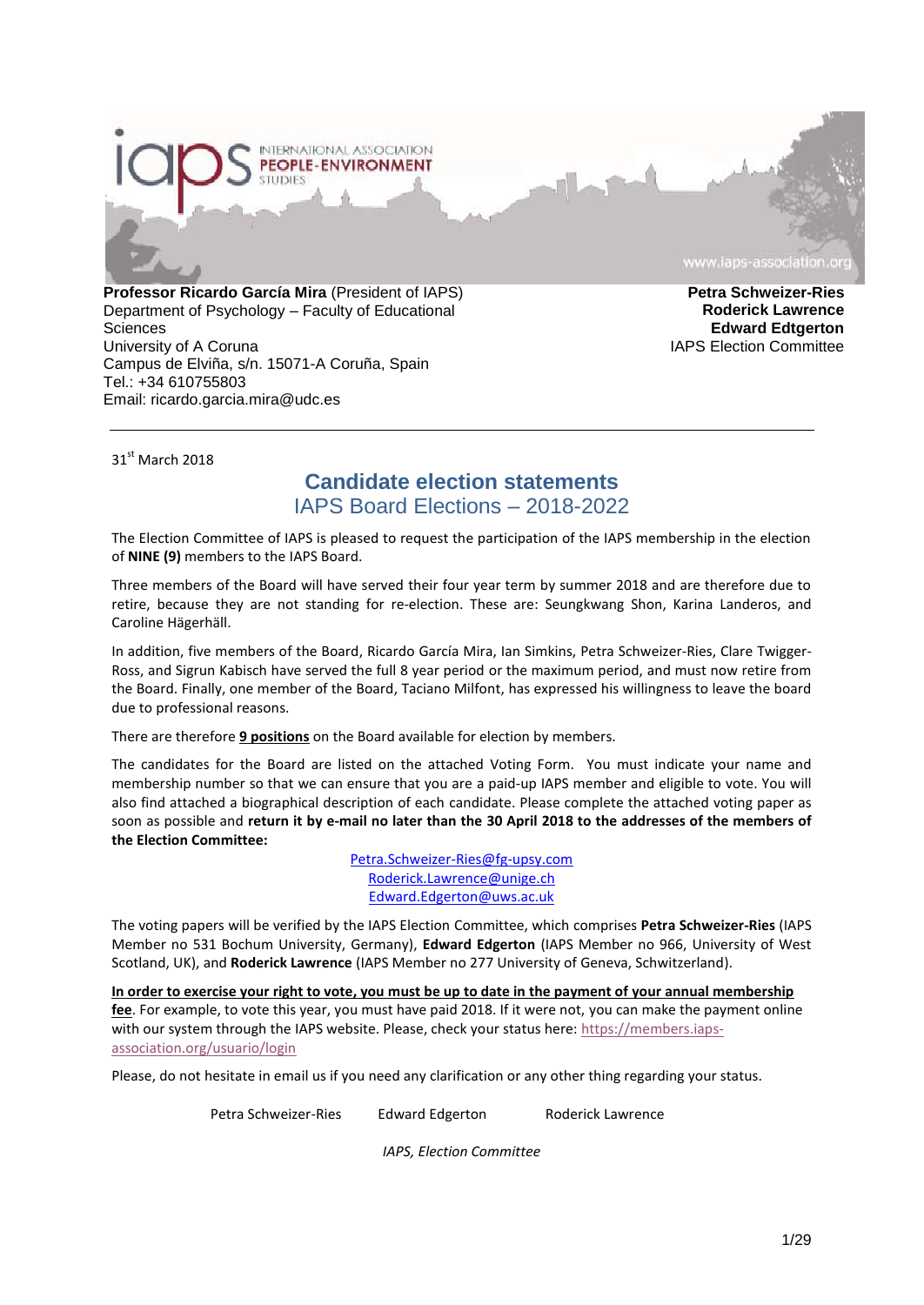# **Candidates: IAPS Board / Election statements**

| 1. Susana Batel (Portugal)                                                                                                                                                                       |                                                                                                                                                                                                                                                                                                                                                                                                                                                                                                                                                                                                                                                                                                                                                                                                                                                                                                                                                                                                                                                                                                                                                                                                                                                                                                                                                                                                                                                                                                                                                                                                                                                                                                                                                                                                                                                                                                                                                                                                                                          |
|--------------------------------------------------------------------------------------------------------------------------------------------------------------------------------------------------|------------------------------------------------------------------------------------------------------------------------------------------------------------------------------------------------------------------------------------------------------------------------------------------------------------------------------------------------------------------------------------------------------------------------------------------------------------------------------------------------------------------------------------------------------------------------------------------------------------------------------------------------------------------------------------------------------------------------------------------------------------------------------------------------------------------------------------------------------------------------------------------------------------------------------------------------------------------------------------------------------------------------------------------------------------------------------------------------------------------------------------------------------------------------------------------------------------------------------------------------------------------------------------------------------------------------------------------------------------------------------------------------------------------------------------------------------------------------------------------------------------------------------------------------------------------------------------------------------------------------------------------------------------------------------------------------------------------------------------------------------------------------------------------------------------------------------------------------------------------------------------------------------------------------------------------------------------------------------------------------------------------------------------------|
| <b>Election Statement</b>                                                                                                                                                                        |                                                                                                                                                                                                                                                                                                                                                                                                                                                                                                                                                                                                                                                                                                                                                                                                                                                                                                                                                                                                                                                                                                                                                                                                                                                                                                                                                                                                                                                                                                                                                                                                                                                                                                                                                                                                                                                                                                                                                                                                                                          |
| a) Current interests of<br>the candidate and work<br>in environment-<br>behaviour<br>research/activities                                                                                         | I am an integrated researcher at the Centre for Psychological Research<br>and Social Intervention of the University Institute of Lisbon (ISCTE-IUL,<br>Portugal), and a visiting fellow at the University of Exeter (UK) and at the<br>London School of Economics and Political Science (UK). My research has<br>developed a critical and interdisciplinary approach to people<br>environment studies, namely towards a better understanding of:<br>people's attitudes and beliefs about renewable energy generation and<br>associated infrastructures (e.g., high voltage power lines); the related<br>role of place attachment and representations of landscapes; and the<br>socio-psychological and cultural factors associated with beliefs about and<br>practices of public participation in (environmental) decision-making. My<br>work has also focused on advancing socio-psychological and<br>environmental theories and methods (e.g., Theory of Social<br>Representations; place attachment/theory of place; thematic rhetoric<br>analysis) to contribute to a better understanding of how social change<br>happens and how can we transition to more environmentally and socially<br>sustainable societies.<br>As such, my work has developed innovative research, which is<br>simultaneously empirically founded, theoretically driven and contributing<br>to theory development; whilst also being imminently concerned with<br>how it can translate to solving societal problems. I have published my<br>work in outlets such as the Journal of Environmental Psychology; Wiley<br>Interdisciplinary Reviews: Climate Change; Energy Research and Social<br>Science; Energy Policy; and the Journal of Environmental Policy &<br>Planning. I am also part of the Directive Board of PSICAMB - the Iberian<br>Association of Environmental Psychology; the Portuguese representative<br>of Task 28 - Social Acceptance of Wind Energy of the International<br>Energy Agency; and co-editor of the journal Papers on Social |
| b) The reason for<br>standing for the Board<br>and how the candidate<br>thinks he/she can make<br>a contribution to the<br>work of the Board and<br>further the interests of<br>the Association. | Representations.<br>I am standing for the Board of IAPS because I would like to contribute to<br>what I see as two of the main cornerstones and vantage points of IAPS.<br>First, by further promoting interdisciplinarity in research on people<br>environment studies, not only by bringing together people from different<br>disciplines (e.g., further involving human geography and land use<br>planning scholars in IAPS activities), but also by providing tools to foster<br>the adoption of an interdisciplinary gaze and approach in each<br>researcher's own practices (e.g., through the Young Researchers<br>Workshop and /or IAPS Bulletin). Second, to promote IAPS' further<br>engagement with social change, by fostering a critical approach to<br>people-environment studies that is more aware of the political and<br>ideological contexts that shape people-environment relations and of how<br>those can change.                                                                                                                                                                                                                                                                                                                                                                                                                                                                                                                                                                                                                                                                                                                                                                                                                                                                                                                                                                                                                                                                                                  |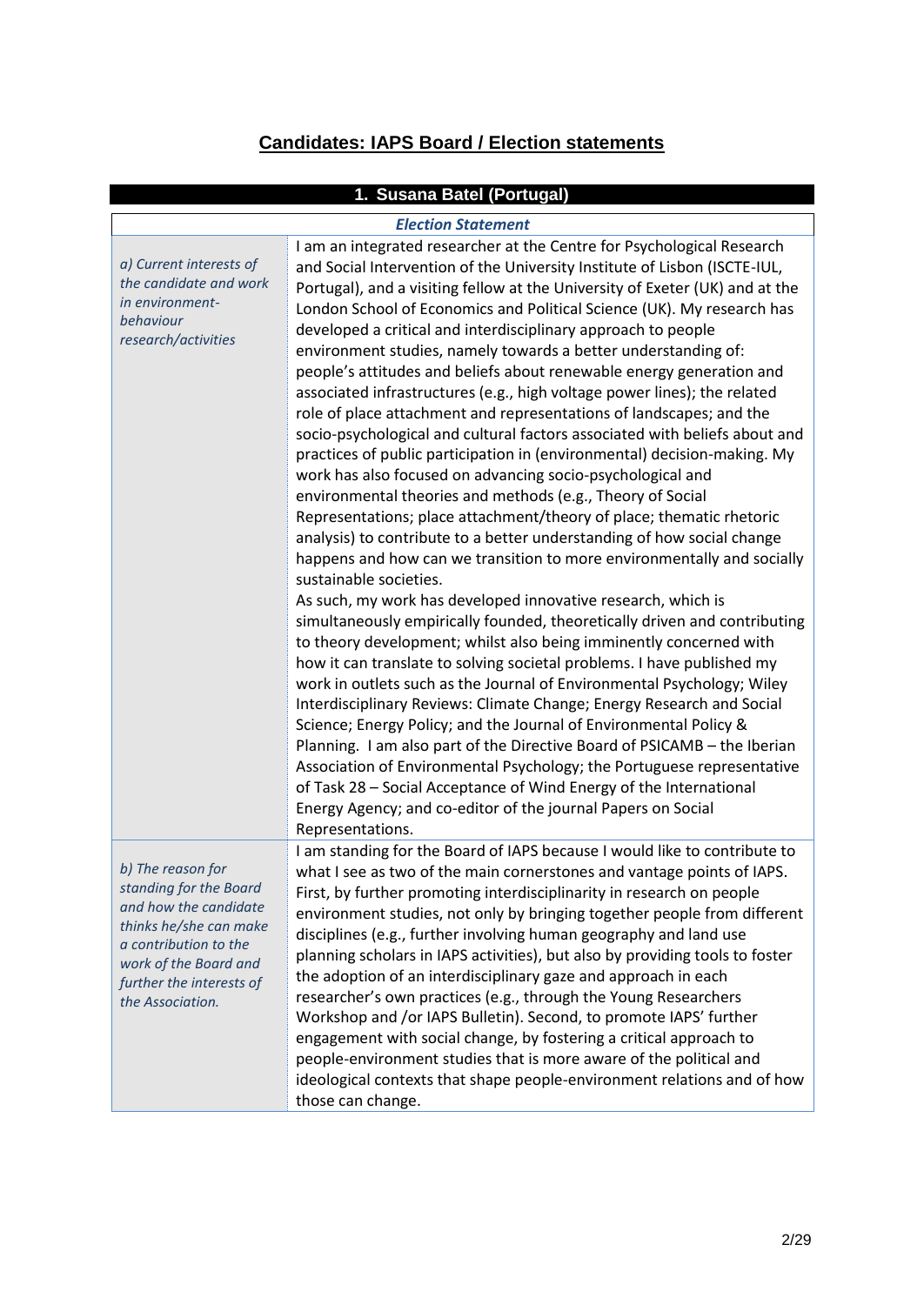# NOMINATOR**: [Clare Twigger-Ross]**

| Nominator's short<br>supporting statement | I have got to know Susana through her involvement in IAPS conferences,<br>specifically the IAPS-2014 (Timosoara) and IAPS-2016 (Lund). Her work<br>on renewable energy developments and public participation are key<br>multidisciplinary areas and one that IAPS has engaged with over many<br>years. Her published work shows the rigorous application of theoretical<br>frameworks to applied contexts. She is currently working in Lisbon but<br>also has worked in the UK giving her different perspectives on<br>approaches to person-environment studies which will be useful within<br>the context of the international nature of IAPS. She is part of the board of<br>PSICAMB showing her commitment to environmental psychology and is<br>also the co-editor of Papers on Social Representations. She is hard<br>working, productive and enthusiastic and I know she will bring those<br>qualities to further the work of IAPS. I am very pleased to nominate her<br>the IAPS board elections. |
|-------------------------------------------|----------------------------------------------------------------------------------------------------------------------------------------------------------------------------------------------------------------------------------------------------------------------------------------------------------------------------------------------------------------------------------------------------------------------------------------------------------------------------------------------------------------------------------------------------------------------------------------------------------------------------------------------------------------------------------------------------------------------------------------------------------------------------------------------------------------------------------------------------------------------------------------------------------------------------------------------------------------------------------------------------------|
|-------------------------------------------|----------------------------------------------------------------------------------------------------------------------------------------------------------------------------------------------------------------------------------------------------------------------------------------------------------------------------------------------------------------------------------------------------------------------------------------------------------------------------------------------------------------------------------------------------------------------------------------------------------------------------------------------------------------------------------------------------------------------------------------------------------------------------------------------------------------------------------------------------------------------------------------------------------------------------------------------------------------------------------------------------------|

### SECONDER**: [Claudia Campos Andrade]**

| Seconder's short        | I am very pleased to nominate Susana Batel to the IAPS board elections.     |
|-------------------------|-----------------------------------------------------------------------------|
| supporting statement on | I have met Susana more than 10 years ago while we were both PhD             |
| the candidate           | students in ISCTE-IUL (Lisbon University Institute) and she has always      |
|                         | stood out as a bright, enthusiastic, internationally connected and          |
|                         | recognized researcher, with an interdisciplinary approach to people         |
|                         | environment studies. She has always been very active in our research        |
|                         | centre activities, from being students' mentor, supervisor, or discussant,  |
|                         | organizing scientific events, and as part of the SCOPE (Sustainable         |
|                         | Communities, Organizations and Places) research group to, more              |
|                         | recently, as part of the directive board of the Lisbon Inter university PhD |
|                         | program in Social Psychology. She has also worked in the UK as visiting     |
|                         | fellow with Prof. Patrick Devine-Wright and Dr. Caroline Howarth. The       |
|                         | quality of her work is reflected in the numerous high-profile publications  |
|                         | she has produced on how socio-psychological and cultural factors            |
|                         | contribute to people-environment relationships and how to translate         |
|                         | that into social change.                                                    |
|                         | We have met in several IAPS and other conferences where she presented       |
|                         | her research or was co-author of several papers. In 2016 she contributed    |
|                         | to the IAPS' YRW as a mentor of one of the PhD students' groups. She is     |
|                         | now part of the board of PSICAMB showing her commitment to the              |
|                         | development of the field. She is also a good, friendly and amusing          |
|                         | colleague to have around. I trust she will be an excellent addition to IAPS |
|                         | board.                                                                      |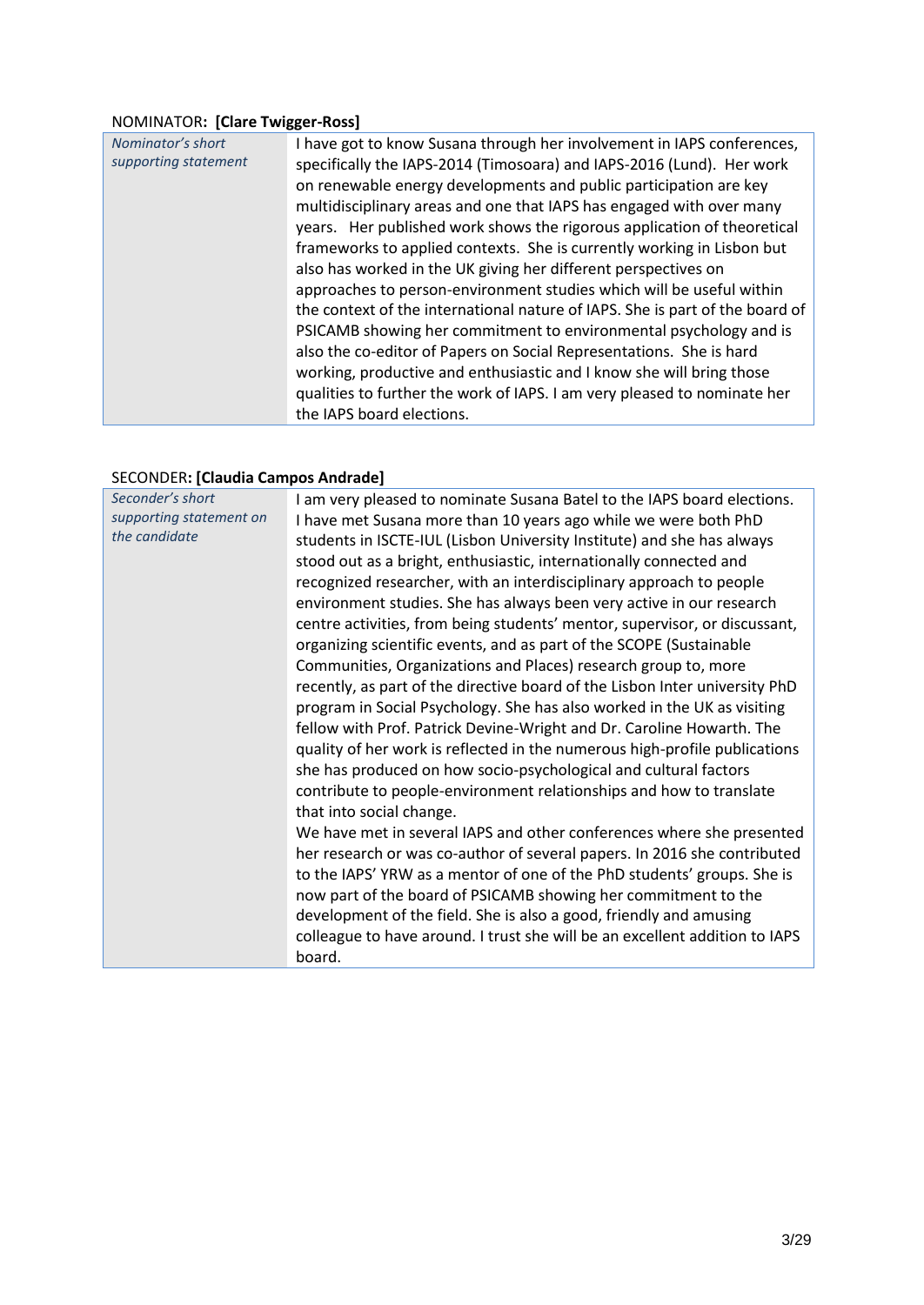|                                                                                                                                                                                                  | 2.<br><b>Deborah Cracknell (UK)</b>                                                                                                                                                                                                                                                                                                                                                                                                                                                                                                                                                                                                                                                                                                                                                                                                                                                                                                                                                                                                                               |
|--------------------------------------------------------------------------------------------------------------------------------------------------------------------------------------------------|-------------------------------------------------------------------------------------------------------------------------------------------------------------------------------------------------------------------------------------------------------------------------------------------------------------------------------------------------------------------------------------------------------------------------------------------------------------------------------------------------------------------------------------------------------------------------------------------------------------------------------------------------------------------------------------------------------------------------------------------------------------------------------------------------------------------------------------------------------------------------------------------------------------------------------------------------------------------------------------------------------------------------------------------------------------------|
| <b>Election Statement</b>                                                                                                                                                                        |                                                                                                                                                                                                                                                                                                                                                                                                                                                                                                                                                                                                                                                                                                                                                                                                                                                                                                                                                                                                                                                                   |
| a) Current interests of<br>the candidate and work<br>in environment-<br>behaviour<br>research/activities                                                                                         | I am an interdisciplinary researcher with a BSc. in Marine Biology/<br>Microbiology, and a PhD in Environmental Psychology. My particularly<br>research interests focus on the connections between people and<br>restorative 'blue space' settings, particularly how engaging with nature in<br>such settings can help promote health and well-being. While most of my<br>research to date has focused on the health and well-being benefits<br>associated with viewing aquatic biodiversity in public aquariums, I am<br>also interested in understanding the various relationships between<br>people and natural marine environments. I also have a keen interest in<br>green and blue infrastructure, renaturing towns and cities, and factors<br>that affect connectedness to nature, and pro-environmental and<br>conservation-related behaviours.                                                                                                                                                                                                           |
| b) The reason for<br>standing for the Board<br>and how the candidate<br>thinks he/she can make<br>a contribution to the<br>work of the Board and<br>further the interests of<br>the Association. | I would like to stand for the Board as I wish to make a positive<br>contribution to this Association. I have been a member of IAPS since<br>2012 and firmly believe that the Association provides an invaluable<br>forum for the exchange of ideas and innovation across a range of<br>disciplines. On a personal level, I have thoroughly enjoyed my<br>involvement with the Association and its members.<br>Although my current research interests align most closely with the<br>Restorative Environment Network, I am sure that participation on the<br>Board would expand my horizons by increasing opportunities to<br>communicate with colleagues in research areas outside my current<br>interests.<br>I believe that I will be a valuable addition to the Board as the<br>interdisciplinary nature of my work has developed though working as a<br>Biologist/Diver, an Environmental Manager, and Lead Researcher at the<br>National Marine Aquarium. This gives me a unique perspective and a<br>broad skill set from which to contribute to the group. |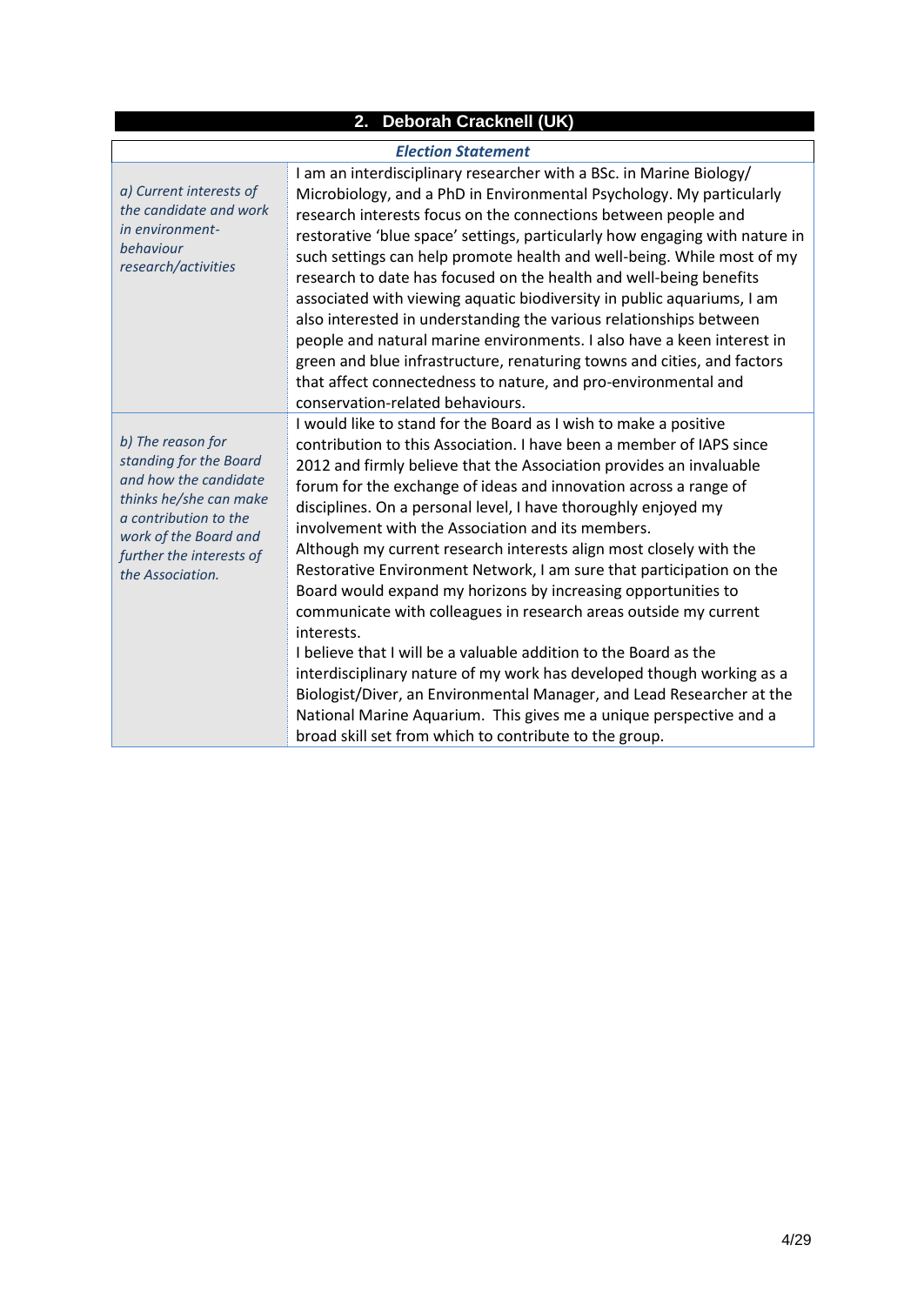# NOMINATOR**: [Tony Craig]**

| Nominator's short    | I met Deborah at an environmental psychology conference in Eindhoven      |
|----------------------|---------------------------------------------------------------------------|
| supporting statement | in 2011. I remember discussing her poster about restoration and           |
|                      | aquariums for a long time, and being very impressed to see such an        |
|                      | amazing real world application of academic environmental psychology in    |
|                      | large real-world setting. It is extremely important for academic work in  |
|                      | people-environment studies to be tested and deployed in real-world        |
|                      | settings, but this is no simple task. In my opinion, Deborah has a unique |
|                      | combination of academic skill and an infectious enthusiasm that lends     |
|                      | itself very well to this type of challenge. I think Deborah has a huge    |
|                      | amount to offer the IAPS community, and I am very pleased to support      |
|                      | her nomination to the IAPS board.                                         |

# SECONDER**: [Terry Hartig]**

| Seconder's short        | I served as the external examiner for Deborah's viva voice at Plymouth      |
|-------------------------|-----------------------------------------------------------------------------|
| supporting statement on | University, in which she capably defended a doctoral dissertation on        |
| the candidate           | restorative values of public aquariums. Deborah took as the setting for     |
|                         | her research the aquarium where she had been working, and the studies       |
|                         | done reflected the ability to take on meaningful scientific questions while |
|                         | also addressing practical concerns with the current and potential uses of   |
|                         | aquaria. It is a novel and valuable piece of work, and it well exemplifies  |
|                         | the kind of research activity that IAPS seeks to promote. In my             |
|                         | interactions with Deborah before and since the viva I have found her to     |
|                         | be not only smart, but also pleasant, positive, unpretentious and           |
|                         | enthusiastic - the kind of person who helps a Board move forward            |
|                         | together. I recommend her without reservation.                              |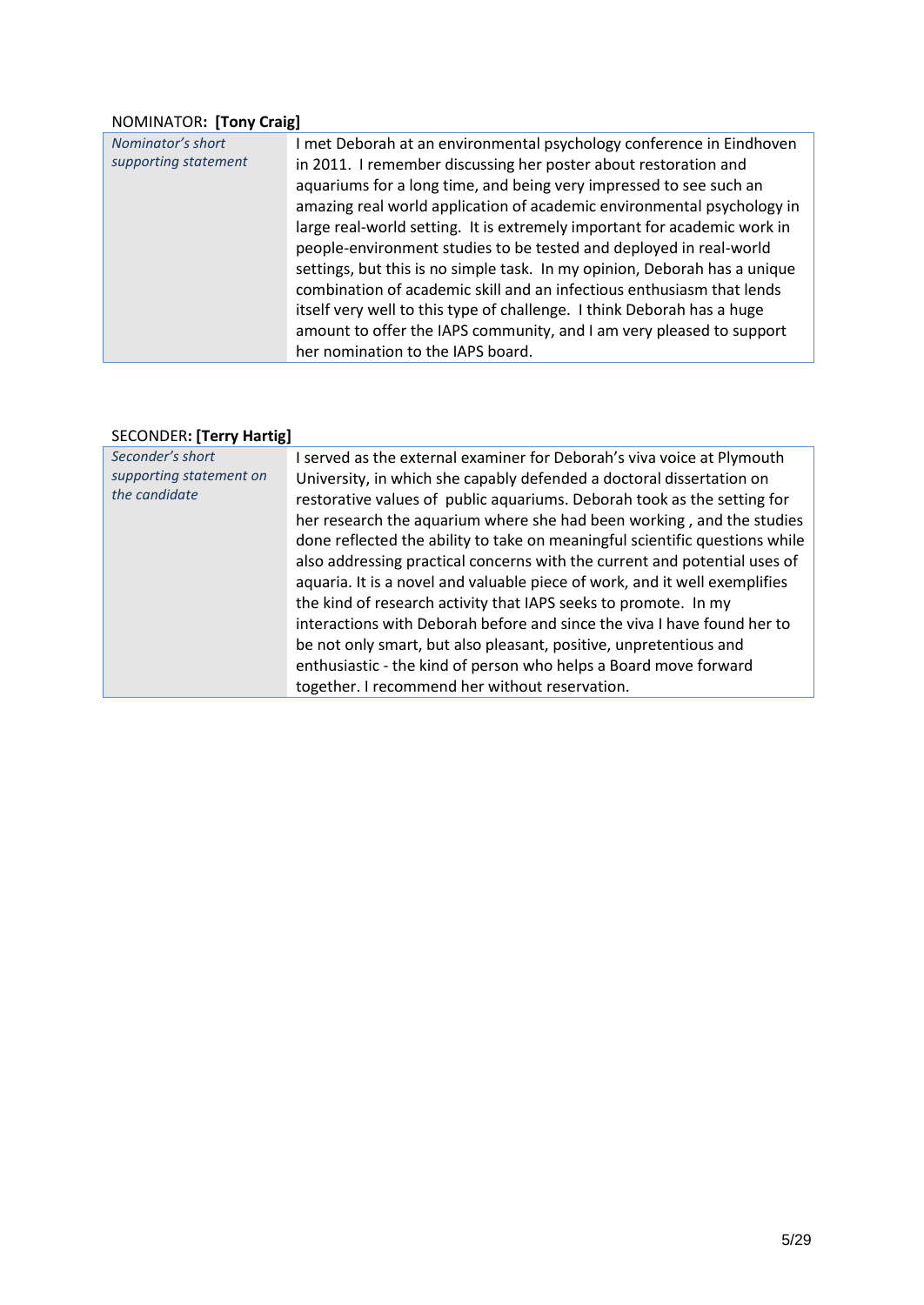| 3. Silvia Collado Salas (Spain). |  |  |
|----------------------------------|--|--|
|----------------------------------|--|--|

# *Election Statement*

Г

| Election Statement                                                                                                                                                                               |                                                                                                                                                                                                                                                                                                                                                                                                                                                                                                                                                                                                                                                                                                                                                                                                                                                                                                                                                                                                                                                                                                                                                                                                                                                                                                                                                                                                                                                                                                                                                                             |
|--------------------------------------------------------------------------------------------------------------------------------------------------------------------------------------------------|-----------------------------------------------------------------------------------------------------------------------------------------------------------------------------------------------------------------------------------------------------------------------------------------------------------------------------------------------------------------------------------------------------------------------------------------------------------------------------------------------------------------------------------------------------------------------------------------------------------------------------------------------------------------------------------------------------------------------------------------------------------------------------------------------------------------------------------------------------------------------------------------------------------------------------------------------------------------------------------------------------------------------------------------------------------------------------------------------------------------------------------------------------------------------------------------------------------------------------------------------------------------------------------------------------------------------------------------------------------------------------------------------------------------------------------------------------------------------------------------------------------------------------------------------------------------------------|
| a) Current interests of<br>the candidate and work<br>in environment-<br>behaviour<br>research/activities                                                                                         | My main area of research is children's experiences in nature and the<br>effects that these may have in their psychological well-being and<br>proenvironmentalism. In relation to well-being, I am interested in<br>children's restorative experiences through contact with nature. I have<br>conducted several studies on the effects that direct and visual contact<br>with nature has on children's psychological restoration as well as on the<br>possible differences in the nature contact-restoration relationship given<br>by different individual factors, such as the person's daily relationship<br>with nature. In line with this idea, I have focused not only on experiences<br>in nature, but also on how introducing nature in daily life settings (e.g., a<br>school) might benefit children in terms of restoration.<br>I am also interested in examining the positive effects of experiences in<br>nature on children's pro-environmentalism. Moving away from guilt and<br>responsibility about environmental problems as motivators for action, I<br>focus on if and how experiences in nature as children enhance<br>proenvironmentalism. Recently I have also considered the social agents,<br>including parents and peers that might have a role in children's<br>proenvironmental attitudes and behaviors. I believe the link between<br>experiences in nature and pro-environmentalism has been establish, but<br>there is still a lot of work to do on the pathways that lead contact with<br>nature to a more environmentally friendly behavior. |
| b) The reason for<br>standing for the Board<br>and how the candidate<br>thinks he/she can make<br>a contribution to the<br>work of the Board and<br>further the interests of<br>the Association. | I decided to stand for the Board because I truly believe the association<br>makes a difference in keeping researchers and professionals in the<br>people-environmental transaction areas together, and I would like<br>contribute to that aim. In my view, by its regular conferences, meetings,<br>bulletins, networks and newsletters, IAPS provides a space in which<br>researchers from different countries can share experiences, get updated<br>on the latest research topics, and network with people with similar<br>interests. I also appreciate the relevance and support that IAPS gives to<br>young researchers. I have attended several IAPS conferences and I<br>believe now I am ready to contribute further by being a member of the<br>Board. If I become part of the team, I will definitely do my best to help<br>with IAPS current work, with a special emphasis in bringing new<br>perspectives to IAPS.                                                                                                                                                                                                                                                                                                                                                                                                                                                                                                                                                                                                                                               |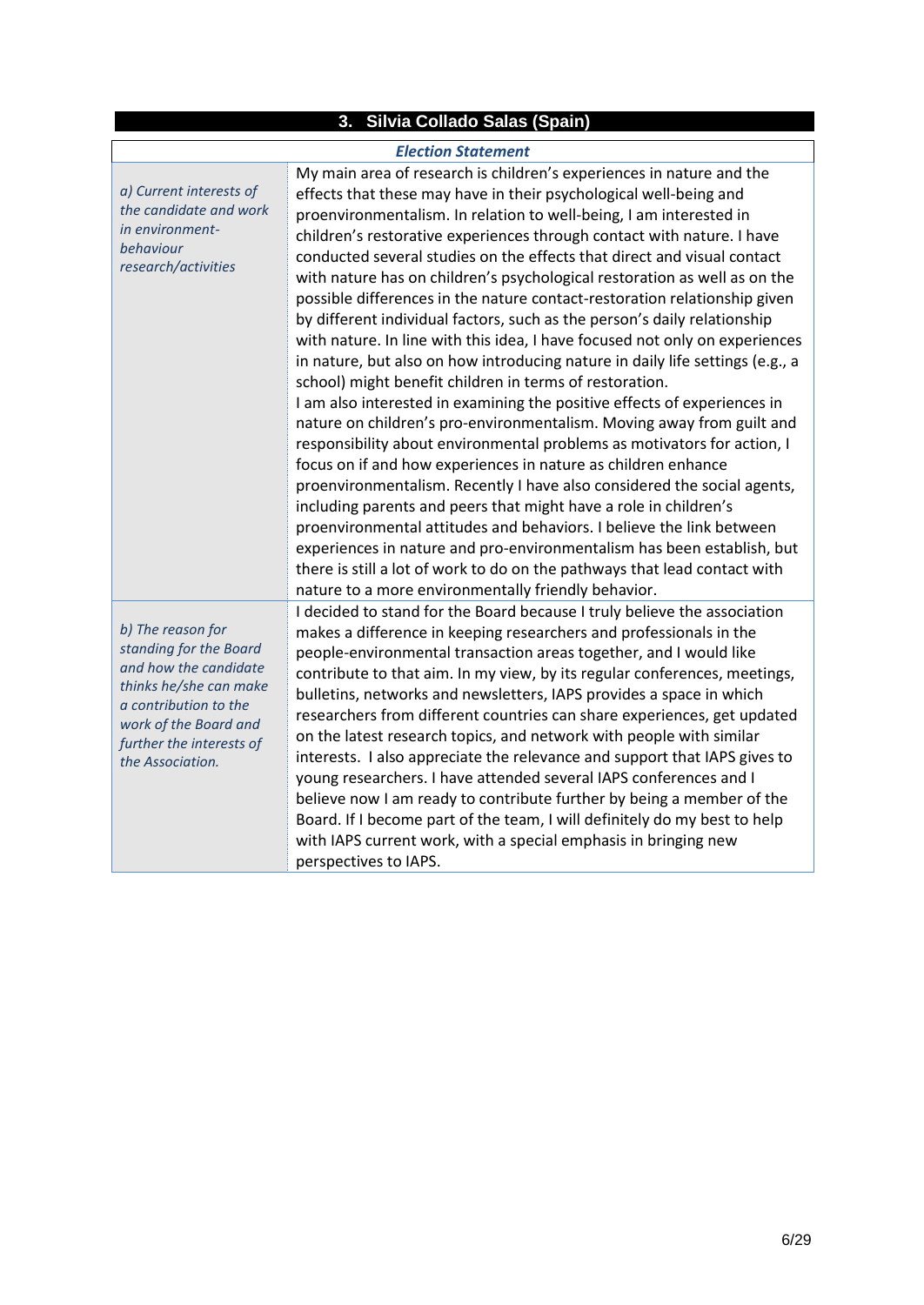# NOMINATOR**: [Henk Staats]**

| Nominator's short<br>supporting statement | Silvia Collado, is a very talented, hardworking, and productive young<br>scholar who already made her marks in environmental psychology<br>through a good number of high quality publications, many conference<br>appearances, and the establishment of a large international network of<br>colleagues. On a personal note I want to add that Silvia is a very sociable,<br>sympathetic colleague whom I had the pleasure of initially supervising<br>and now collaborating with for a number of years. I am sure that, once<br>elected, her skills, enthusiasm, scholarship, and attitude of collaboration<br>will be to the advantage of IAPS. |
|-------------------------------------------|--------------------------------------------------------------------------------------------------------------------------------------------------------------------------------------------------------------------------------------------------------------------------------------------------------------------------------------------------------------------------------------------------------------------------------------------------------------------------------------------------------------------------------------------------------------------------------------------------------------------------------------------------|
|-------------------------------------------|--------------------------------------------------------------------------------------------------------------------------------------------------------------------------------------------------------------------------------------------------------------------------------------------------------------------------------------------------------------------------------------------------------------------------------------------------------------------------------------------------------------------------------------------------------------------------------------------------------------------------------------------------|

# SECONDER**: [Marino Bonaiuto]**

| Seconder's short        | I knew Silvia Collado Salas at an IAPS conference, precisely in the 2010     |
|-------------------------|------------------------------------------------------------------------------|
| supporting statement on | one which was held in Leipzig. Since then we established a good              |
| the candidate           | connection which slowly developed into a collaboration over some             |
|                         | research projects, particularly dealing with our overlapping interests on    |
|                         | natural places restorative effects, particularly on children. We are sharing |
|                         | some research projects and also some post-doc and PhD student                |
|                         | supervisions. Across all these years I fully appreciated Silvia commitment,  |
|                         | engagement, and passionate effort in both doing research in first person     |
|                         | and also skilfully supervising other persons research activities. I must     |
|                         | also recognize not only her theoretical and methodological expertise,        |
|                         | especially regarding natural environment and children, but also her social   |
|                         | and interpersonal skills within the scientific networks and community,       |
|                         | particularly regarding environmental psychology. Finally I must stress her   |
|                         | personal skills in properly communicating and dealing within working         |
|                         | settings and social networks. I can thus trustfully recommend her            |
|                         | candidature for the IAPS Board.                                              |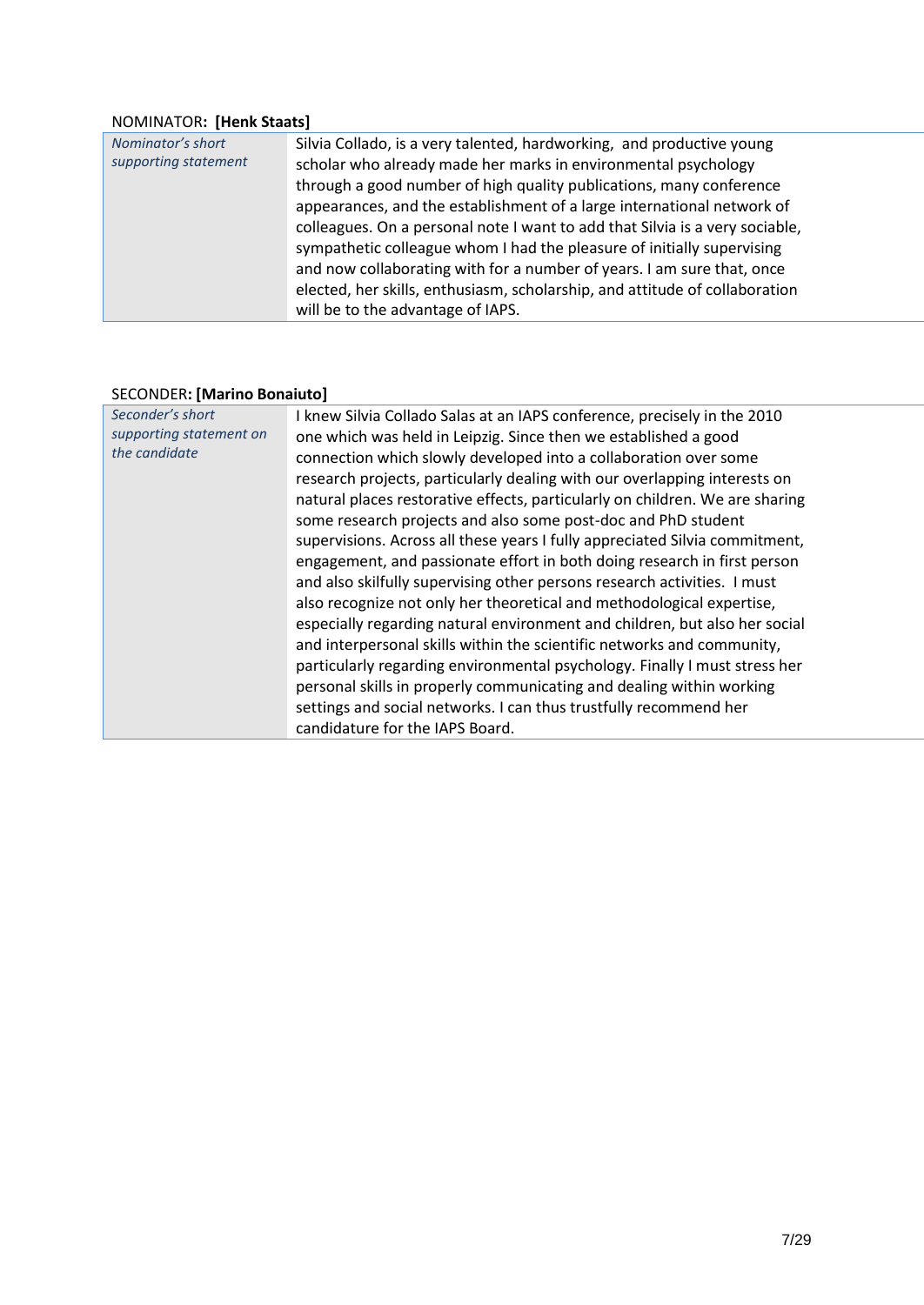#### **4. Adina Dumitru (Spain)**

#### *Election Statement*

*a) Current interests of the candidate and work in environmentbehaviour research/activities*

I am a Senior Researcher at the University of A Coruna (Spain) and Director of a recently established Specialization Campus in Sustainability Research. My current research focuses on the psychological determinants of sustainable lifestyles, their relationship to wellbeing and the development of indicators for the impact of nature-based solutions on social cohesion, empowerment and health. I am currently a lead researcher (WP lead) in the H2020 projects CONNECTING and SMARTEES. My previous research work included being part of the scientific coordination of the FP7 GLAMURS project, together with Prof. Ricardo García Mira, and contributing to the development of a theory of social innovation within the TRANSIT project, by focusing on motivations to join social innovation initiatives and the psychological dimensions of agency and empowerment. As part of the advisory boards of other European projects, such as the EUCalc and ProGIreg or the Sustainable Lifestyles and Education Programme of the UN, I take active part in the debates at the forefront of people-environment studies. I have received my Doctorate in Psychology from the University of A Coruna, and my MA in Political Science from Washington State University, where I was a junior Fulbright Scholar.

*b) The reason for standing for the Board and how the candidate thinks he/she can make a contribution to the work of the Board and further the interests of the Association.* 

I have been a member of IAPS since 2008 and I have enthusiastically taken part in the Association´s activities and scientific events. I am convinced that IAPS is a highly relevant organization in the European and global arena of people-environment studies, with a key role to play in tackling important and "wicked" environmental and social problems we face. Achieving sustainability transformations at the pace and scale needed to mitigate climate change requires inter- and trans-disciplinary research approaches and I believe IAPS is the right context to foster and further develop such approaches.

I would like to contribute to the development of IAPS and continue the wonderful work done so far by its Board and members, who have made the association an exciting place for scientific debates and have generated and made available a wealth of resources for both senior and young researchers. To give a few examples, I would like to contribute to: - Help generate new and creative collaborations with other professional and scientific associations in relevant research fields and geographic areas;

- Contribute to further developing resources for members, and to making IAPS a hub for cutting-edge knowledge exchange;

- Help expand scientific and career development resources for both senior and young researchers;

- Support and further develop the activities of IAPS thematic networks. - Contribute to identifying other membership needs and finding creative solutions to support them.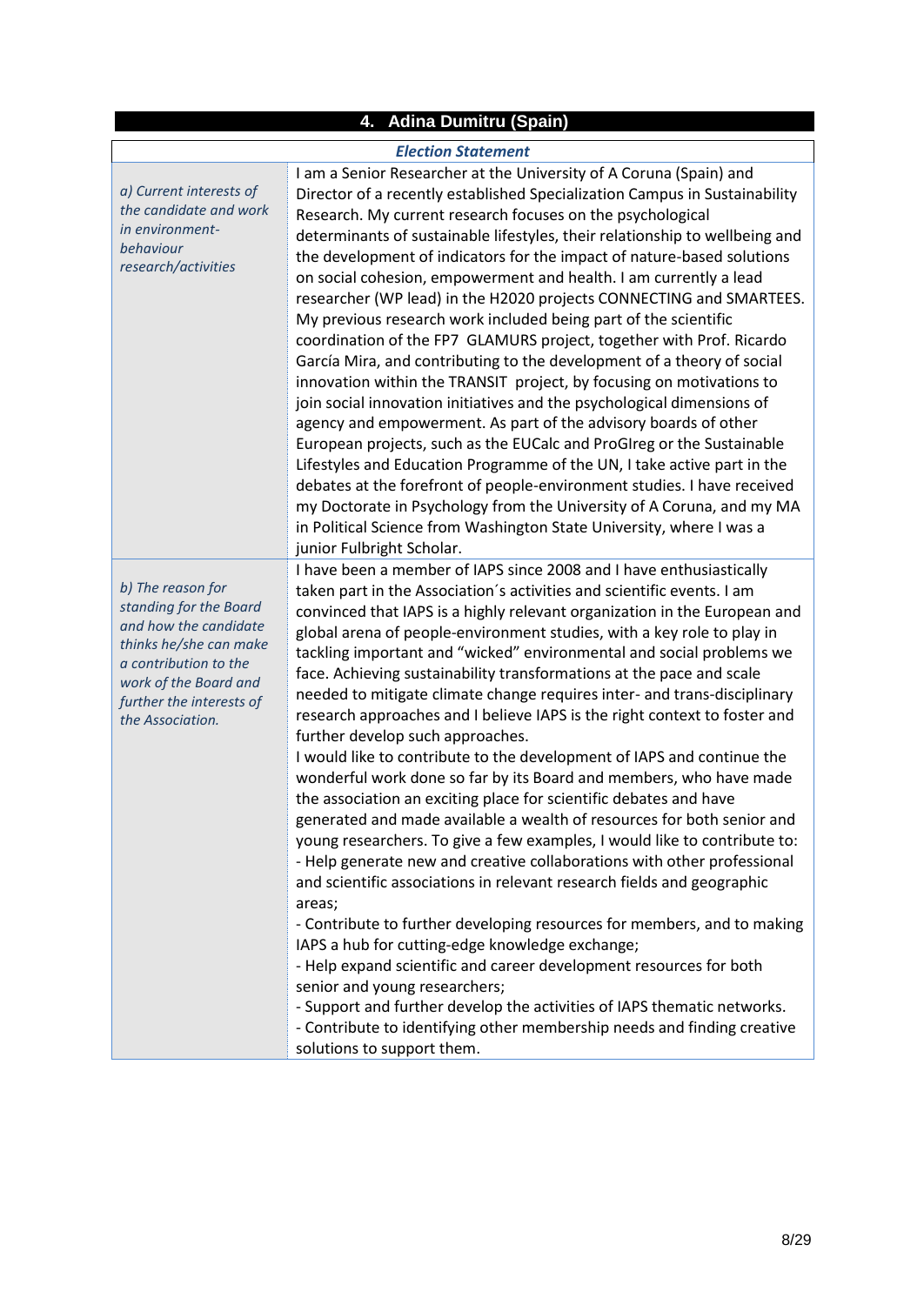# NOMINATOR**: [Ricardo García Mira]**

| Nominator's short    | Adina Dumitru is a consolidated researcher in our research group at the     |
|----------------------|-----------------------------------------------------------------------------|
| supporting statement | University of A Coruna, with a good expertise in the more current           |
|                      | approaches to a number of research problems in Environmental                |
|                      | Psychology. Her experience coordinating groups at the European level,       |
|                      | and her abilities in both identifying priorities and problems to be tackled |
|                      | by current research and policy, will be very useful in mobilizing current   |
|                      | programmes and stimulating new ones within the IAPS board.                  |

# SECONDER**: [David Uzzell]**

| Seconder's short        | Adina Dumitru has been an active supporter of IAPS since she joined and |
|-------------------------|-------------------------------------------------------------------------|
| supporting statement on | has contributed in many ways to IAPS meetings and conferences. Her      |
| the candidate           | interdisciplinary research experience makes her ideally placed to       |
|                         | understand the needs of an international and interdisciplinary          |
|                         | membership, as well as promote the association through her extensive    |
|                         | network. She brings an intellectual creativity and energy which will    |
|                         | ensure IAPS continues to be the invaluable and dynamic international    |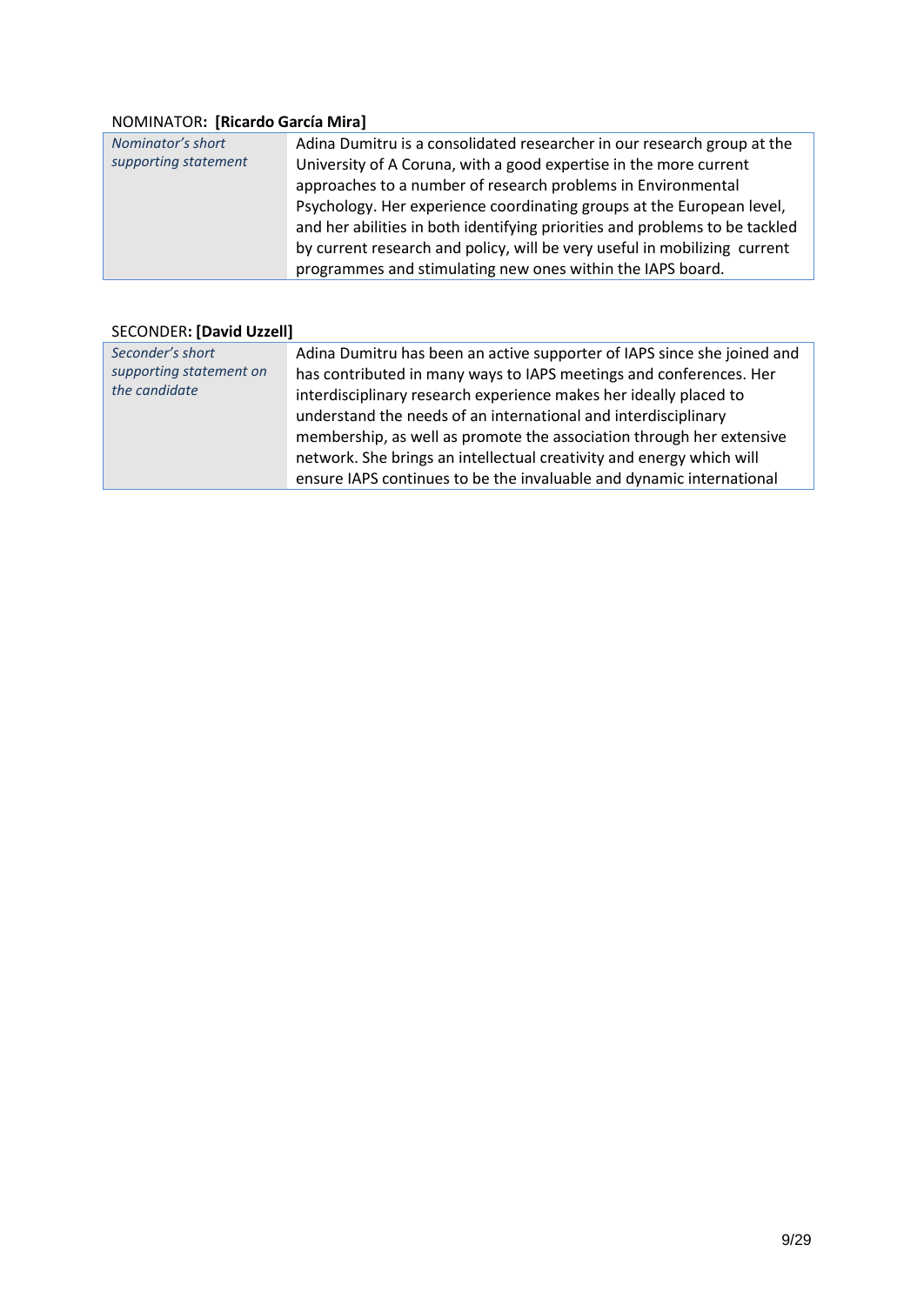#### **5. Ferdinando Fornara (Italy)**

#### *Election Statement*

*a) Current interests of the candidate and work in environmentbehaviour research/activities*

*b) The reason for standing for the Board and how the candidate thinks he/she can make a contribution to the work of the Board and further the interests of the Association.* 

I am associate professor in social and environmental psychology at the University of Cagliari (Sardinia, Italy), where I teach Group Psychology and Environmental and Architectural Psychology. My research interests include both the main macro-areas in the field of people-environment studies, i.e. i) the contribution of psychology (and other social sciences) to the design and urban planning domains, and ii) the promotion of more sustainable behaviours. About the former, I have been studying the perceived quality of design attributes concerning different places (i.e., healthcare settings, elderly facilities, urban contexts and, more recently, learning environments), with a specific focus on tools measuring lay evaluation of design attributes from a user-centered perspective. About the latter, my focus has been on social-normative influence on proenvironmental intentions and behaviours. I have the opportunity of address these issues as lecturer of the module in Environmental and Architectural Psychology, which is attended by both Psychology and Architecture students. Further research interests have regarded the constructs of place attachment and place identity, the restorative power of attractive urban places and the identitarian meaning of landscapes. My academic education has been marked by the interest in peopleenvironment relationship, in fact my Degree thesis and my PhD dissertation were both in Environmental Psychology, and I also got a MSc on this discipline. From the year 2010 I have been in the Editorial Board of the Journal of Environmental Psychology. I have been a IAPS member from the year 2002, when I participated to my first IAPS Conference, held in A Coruña. From then, I participated to all the biennial IAPS Conferences, with presentations and organization of symposia. From the year 2008 I have had the honour to be involved in the Editorial Committee of the IAPS Bulletin. I was also member of the Scientific Committee for the IAPS Conferences in the years 2008 and 2016. Moreover, since from the IAPS Conference 2008 and in all the following ones I have been involved as senior researcher in the Young Research Workshop. Hence, I believe that this long experience as IAPS active attender could be transmitted into the IAPS Board, in order to fruitfully contribute to face the challenges that the Association is called to address. My main intention would be to continue in reinforcing IAPS mission and values, that have to do with its scientific richness and fertility, stemming from its multidisciplinarity and its attention to realworld problems.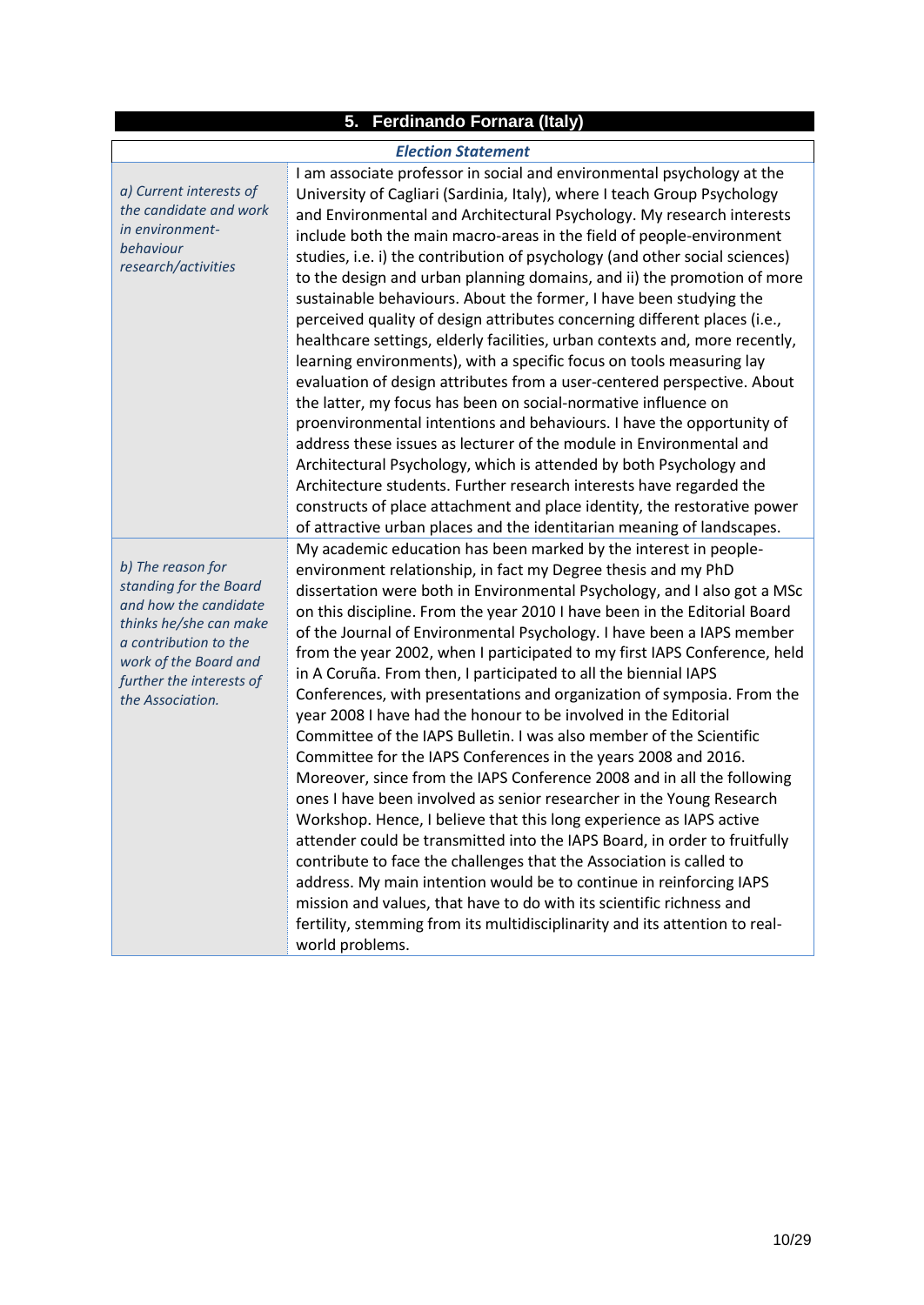# NOMINATOR**: [Tony Craig]**

| Nominator's short    | I know Ferdinando from IAPS conferences, and also as a collaborator on       |  |
|----------------------|------------------------------------------------------------------------------|--|
| supporting statement | the EU funded LOCAW project, where his data analysis and interpretation      |  |
|                      | skills provided extremely useful insights at an important point in the       |  |
|                      | project. I have always found Ferdinando's enthusiasm for both                |  |
|                      | environmental psychology and people environment studies more broadly         |  |
|                      | to be very infectious. He has the ability to inspire others to feel the same |  |
|                      | enthusiasm on a large number of topics under the broad umbrella of           |  |
|                      | people-environment studies, and I believe that as a member of the IAPS       |  |
|                      | board he would be a great ambassador for the association.                    |  |

# SECONDER**: [Ricardo García Mira]**

| Seconder's short                                                         | I have known Ferdinado Fornara for more than ten years and I can say                                                                                  |  |
|--------------------------------------------------------------------------|-------------------------------------------------------------------------------------------------------------------------------------------------------|--|
| supporting statement on                                                  | that he is a very competent researcher who has actively participated in                                                                               |  |
| the candidate                                                            | the conferences, symposia, and workshops of IAPS during all these years.                                                                              |  |
| In his academic and research career, it can be verified that there is an |                                                                                                                                                       |  |
|                                                                          | excellent experience in the field of person-environment studies, both                                                                                 |  |
|                                                                          | from the Environmental Psychology - his main speciality- and from                                                                                     |  |
|                                                                          | Architecture point of view. This gives him a broad view of the main fields<br>that bring together the members of our association. He also worked as a |  |
|                                                                          |                                                                                                                                                       |  |
|                                                                          | researcher in international projects that I coordinated (i.e. LOCAW),                                                                                 |  |
|                                                                          | where I have proven that he has a great expertise in evaluation,                                                                                      |  |
|                                                                          | methodology and data analysis applied to the psychological studies of                                                                                 |  |
|                                                                          | sustainability. Humanly, he is a person who has very good intellectual                                                                                |  |
|                                                                          | skills and abilities to work in a team such as the IAPS board where people                                                                            |  |
|                                                                          | are needed with his enthusiasm, dynamism and activity.                                                                                                |  |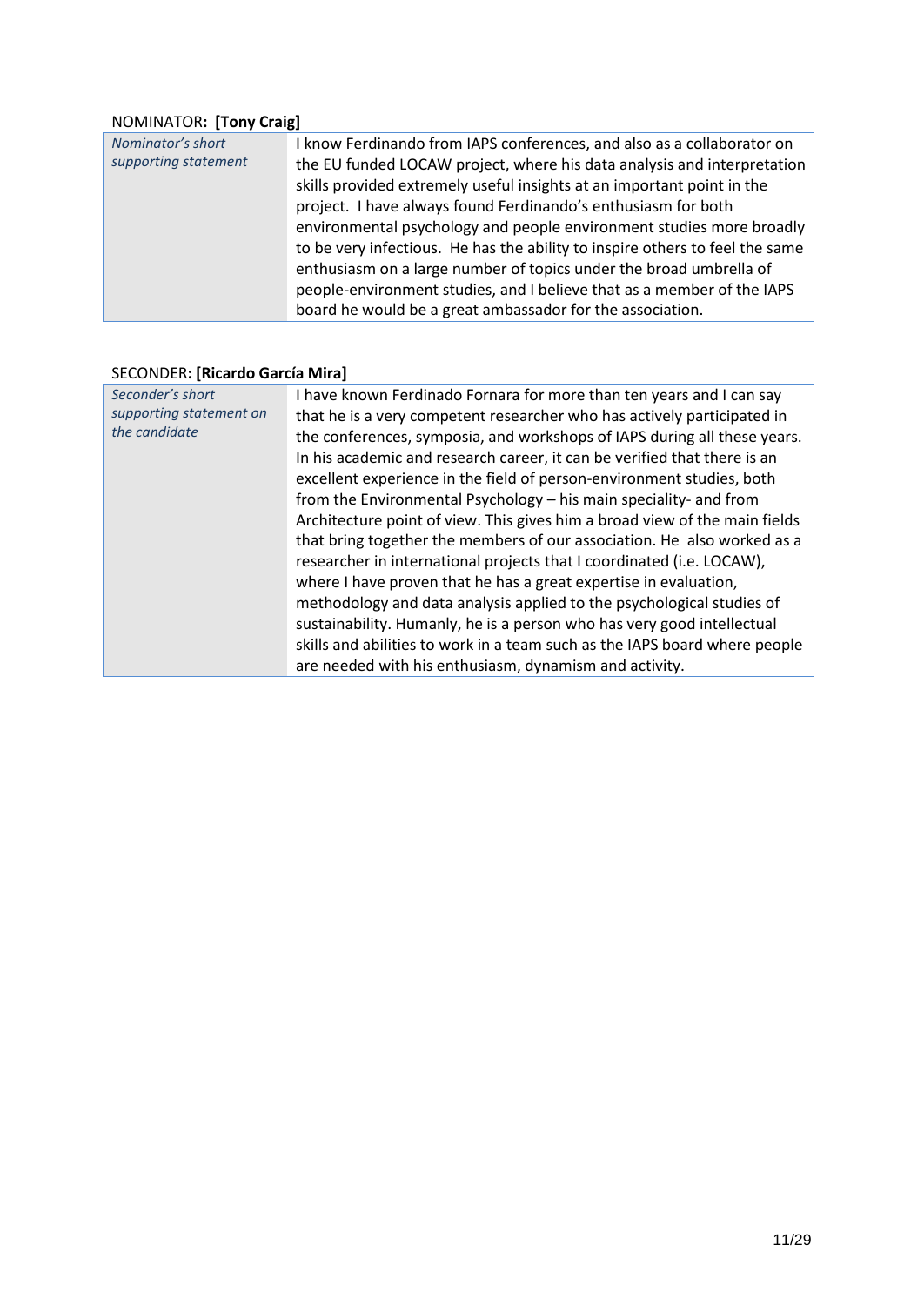|                                                                                                                                                                                                  | 6. Nathalie Jean-Baptiste (Tanzania/Germany)                                                                                                                                                                                                                                                                                                                                                                                                                                                                                                                                                                                                                                                                                                                                                                                                                                                                                                                                                                                                                                                                                                                                                                                                                                                                                                                                                                                                                                           |
|--------------------------------------------------------------------------------------------------------------------------------------------------------------------------------------------------|----------------------------------------------------------------------------------------------------------------------------------------------------------------------------------------------------------------------------------------------------------------------------------------------------------------------------------------------------------------------------------------------------------------------------------------------------------------------------------------------------------------------------------------------------------------------------------------------------------------------------------------------------------------------------------------------------------------------------------------------------------------------------------------------------------------------------------------------------------------------------------------------------------------------------------------------------------------------------------------------------------------------------------------------------------------------------------------------------------------------------------------------------------------------------------------------------------------------------------------------------------------------------------------------------------------------------------------------------------------------------------------------------------------------------------------------------------------------------------------|
|                                                                                                                                                                                                  | <b>Election Statement</b>                                                                                                                                                                                                                                                                                                                                                                                                                                                                                                                                                                                                                                                                                                                                                                                                                                                                                                                                                                                                                                                                                                                                                                                                                                                                                                                                                                                                                                                              |
| a) Current interests of<br>the candidate and work<br>in environment-<br>behaviour<br>research/activities                                                                                         | I am applying for the position of IAPS Board Member 2018 with great<br>interest. I am keen to contribute more actively to the Board's activities. I<br>am a Marie Curie Global Fellow associated with the Technical University<br>of Darmstadt and currently leading the Climate Change and<br>Environmental Risk Research Group at Ardhi University in Tanzania. My<br>work focuses on vulnerability assessment and climate related risks in<br>low-income countries and in particular infrastructure systems at risk.<br>Prior to joining the University of Darmstadt, I worked as a Post Doctoral<br>Research Fellow at the Helmholtz Centre for Environmental Research,<br>which has extended my international experience bridging science and<br>practice.<br>I have work experience in Mexico, Australia, Germany, Burkina Faso,<br>Ethiopia and Tanzania. I am currently coordinating of the Housing<br>Network of the International Association People-Environment Studies<br>(IAPS) and I am the Lead Coordinating Author of the chapter on Housing<br>and Informal Settlements of the Second Assessment Report on Climate<br>Change and cities (ARC3-2). As a member of IAPS for some years, I place<br>a particular focus on people ability to cope with adverse situations and to<br>recover despite disadvantageous socio-economic settings. My work<br>therefore addresses human habitat development in all its complexity,                                              |
| b) The reason for<br>standing for the Board<br>and how the candidate<br>thinks he/she can make<br>a contribution to the<br>work of the Board and<br>further the interests of<br>the Association. | which echoes the core objective of IAPS.<br>My contribution is to bring a different set of competence and expertise<br>to the board. I am an architect graduated in Mexico City. I hold a Master<br>of Science and a Doctorate in Urban Studies from the Bauhaus University<br>in Weimar. I have in recent years extended my network in the East and<br>South African community. My work is on urban transition and<br>infrastructure vulnerabilities (www.actus.wastestudies.com).<br>In 2017 I organized the IAPS Symposium in Dar es Salaam. IAPS 2017<br>created a buzz at Ard hi University and was the first event to gather more<br>than 90 international scholars from 15 countries, 27 cities and over 25<br>different institutions. We brought the best communicators in Tanzania<br>and we facilitated intellectual exchanges in a stimulating scientific<br>environment (www.iaps2017.com). The areas of expertise I could<br>contribute to the IAPS board are:<br>- Knowledge of and experience in urban studies and the interrelations<br>between people and their built and natural habitat.<br>- Expertise in building networks with the industry, stakeholders,<br>government bodies, funding agencies and maintaining presence of IAPS<br>in international forums<br>- Building new partnerships with larger international donors<br>Finally, I am a practical and result driven, I believe my energy and<br>expertise can be put to good use within the IAPS board. |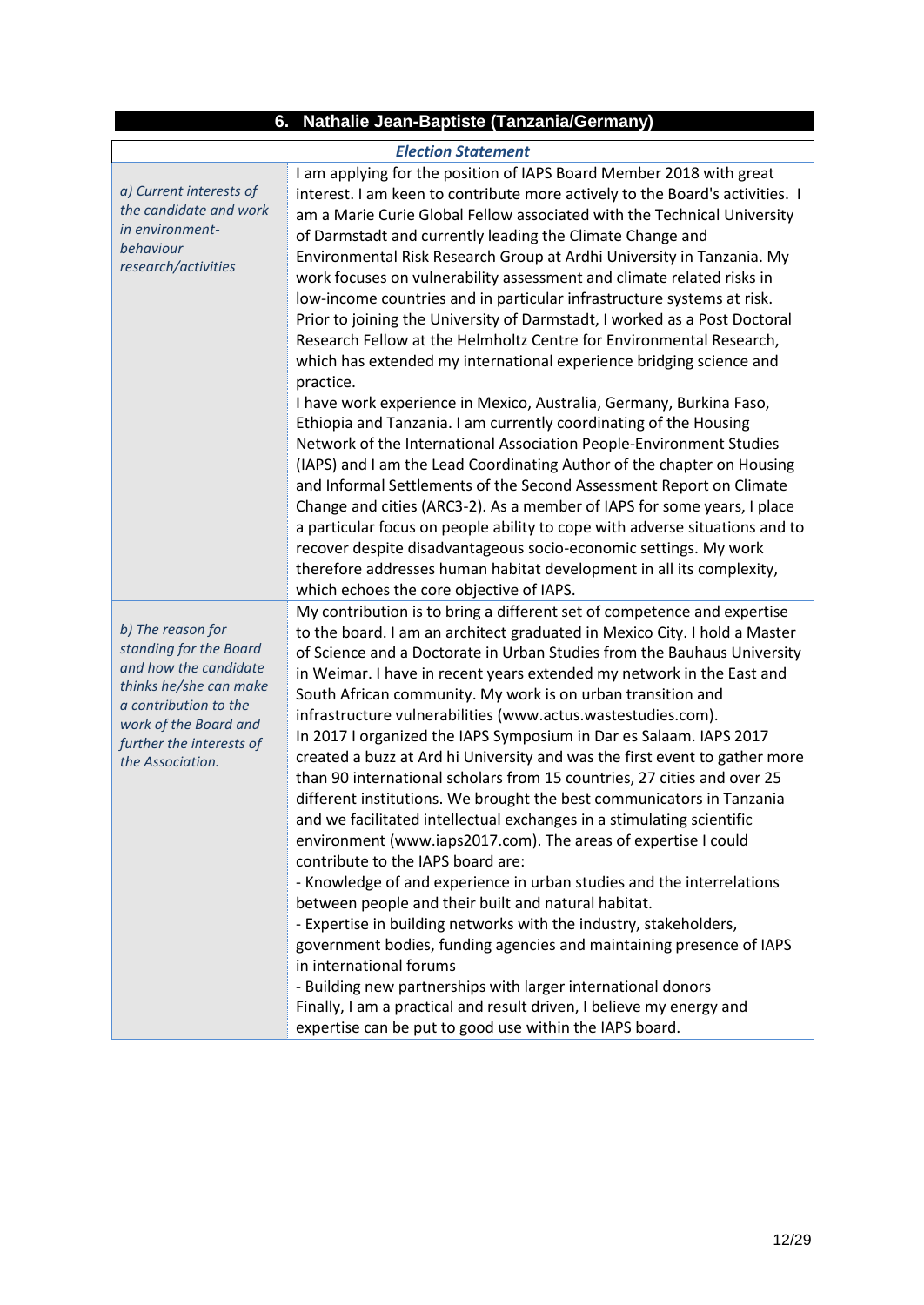### NOMINATOR**: [Sigrun Kabisch]**

| Nominator's short    | Dr. Nathalie Jean-Baptiste is an active and dynamic researcher who        |
|----------------------|---------------------------------------------------------------------------|
| supporting statement | works in Germany and Tanzania. She is a holder of the prestigious Marie   |
|                      | Curie Global Fellowship and has an extensive international experience.    |
|                      | Since she took the role of conveyor of housing network in 2013, she had   |
|                      | brought a new momentum in the discussion on housing bringing her          |
|                      | expertise in vulnerability assessment and promoting the resilience of the |
|                      | housing sector to climate variability.                                    |
|                      | She organized successfully the IAPS 2017 Symposium, which was the first   |
|                      | of its kind in East Africa. The symposium gave great exposure to the IAPS |
|                      | association and was a tremendous success (www.iaps2017.com)               |
|                      | The IAPS board needs new ideas and engaged scholars such as Nathalie      |
|                      | to take more decisive steps towards strengthening our scientific          |
|                      | knowledge on people -environment studies from an urban studies            |
|                      | perspective. I am convinced Nathalie's appointment would be a great       |
|                      | contribution to the IAPS board                                            |
|                      |                                                                           |

### SECONDER**: [Rolf Johansson]**

| Seconder's short<br>Dr. Nathalie Jean-Baptiste took over the Housing Network as<br>supporting statement on<br>coordinator of the IAPS Housing Network a few years ago. Since then<br>the candidate<br>she has taken many initiatives to develop the network including the<br>successful organization of IAPS 2017 symposium in Dar es Salaam. She<br>has a great organizational capacity. She is currently working tirelessly to<br>bring forward a publication from the submitted papers. I anticipate the<br>innovative publication she is editing will take a pioneer look at the<br>implications of global environmental changes for the use and<br>management of land in various countries including low-income<br>economies. She is a dynamic scholar who has a strong interest in.<br>fostering academic advancement and enabling scientific literacy<br>worldwide but in particular in the Global South. This is just what we<br>need on the IAPS board. |
|------------------------------------------------------------------------------------------------------------------------------------------------------------------------------------------------------------------------------------------------------------------------------------------------------------------------------------------------------------------------------------------------------------------------------------------------------------------------------------------------------------------------------------------------------------------------------------------------------------------------------------------------------------------------------------------------------------------------------------------------------------------------------------------------------------------------------------------------------------------------------------------------------------------------------------------------------------------|
|                                                                                                                                                                                                                                                                                                                                                                                                                                                                                                                                                                                                                                                                                                                                                                                                                                                                                                                                                                  |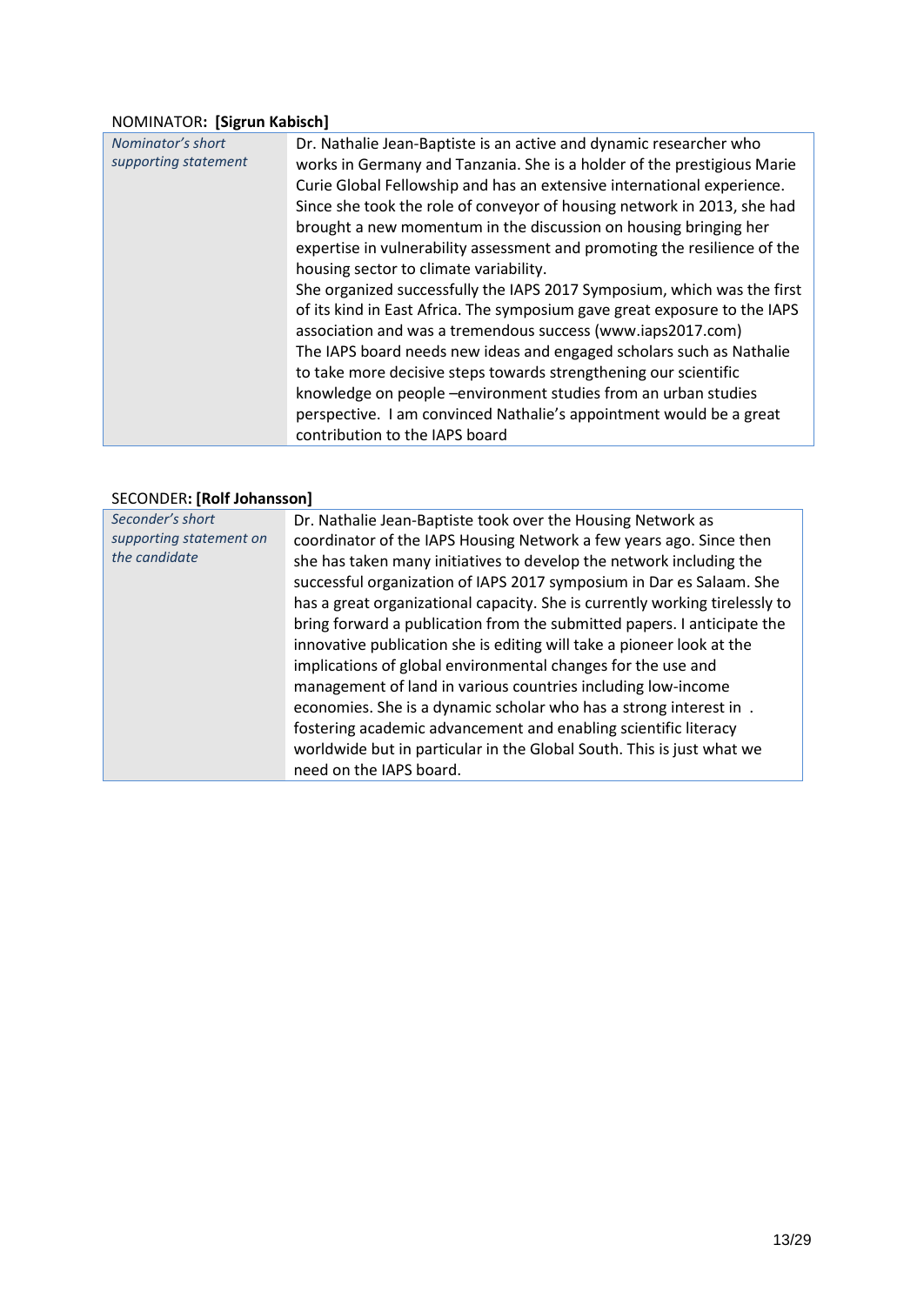# **7. Patricia Ortega-Andeane (Mexico)**

|                                                                                                                                                                                                  | <b>Election Statement</b>                                                                                                                                                                                                                                                                                                                                                                                                                                                                                                                                                                                                                                                                                                                                                                                                                                                                                                                                                                                                                                                                                                                                                                                                                                                                                                                                                                                                                                                                                                                                                                                                                                                                                                                                                                                                                                                                                                                                                                                                                                                                                                                                                             |
|--------------------------------------------------------------------------------------------------------------------------------------------------------------------------------------------------|---------------------------------------------------------------------------------------------------------------------------------------------------------------------------------------------------------------------------------------------------------------------------------------------------------------------------------------------------------------------------------------------------------------------------------------------------------------------------------------------------------------------------------------------------------------------------------------------------------------------------------------------------------------------------------------------------------------------------------------------------------------------------------------------------------------------------------------------------------------------------------------------------------------------------------------------------------------------------------------------------------------------------------------------------------------------------------------------------------------------------------------------------------------------------------------------------------------------------------------------------------------------------------------------------------------------------------------------------------------------------------------------------------------------------------------------------------------------------------------------------------------------------------------------------------------------------------------------------------------------------------------------------------------------------------------------------------------------------------------------------------------------------------------------------------------------------------------------------------------------------------------------------------------------------------------------------------------------------------------------------------------------------------------------------------------------------------------------------------------------------------------------------------------------------------------|
| a) Current interests of<br>the candidate and work<br>in environment-<br>behaviour<br>research/activities                                                                                         | Since 1990 has stated about the role the physical environment plays in<br>the reduction and prevention of psychological and social problems of<br>patients, families and staff in health care settings.<br>She has developed systematic research on models that include aspects of<br>the physical environment of hospitals and their impact on the generation<br>of stress in patients, staff and family members. Such studies have been<br>carried out in private, public, general and highly specialized hospitals.<br>It has also focused on the multicultural investigation of the role of art as<br>a facilitator of psychological restoration in hospitalized patients and<br>primary caregivers, as well as in the restoration process in work, natural<br>and urban scenarios.<br>She has ventured into the use of spatial syntax for the definition of<br>patterns of use and movements for the facilitation of orientation in<br>several urban and educational contexts.<br>She has participated in cross-cultural research on the perception and<br>biases of environmental risks in Latin America, and on the perception and<br>community action for the reduction of disaster risks and adaptation to<br>climate change in Mexico; currently participates in a research about<br>motivation to save energy with UK.                                                                                                                                                                                                                                                                                                                                                                                                                                                                                                                                                                                                                                                                                                                                                                                                                                                     |
|                                                                                                                                                                                                  |                                                                                                                                                                                                                                                                                                                                                                                                                                                                                                                                                                                                                                                                                                                                                                                                                                                                                                                                                                                                                                                                                                                                                                                                                                                                                                                                                                                                                                                                                                                                                                                                                                                                                                                                                                                                                                                                                                                                                                                                                                                                                                                                                                                       |
| b) The reason for<br>standing for the Board<br>and how the candidate<br>thinks he/she can make<br>a contribution to the<br>work of the Board and<br>further the interests of<br>the Association. | If I were to be elected by the members, I intent to:<br>- Contribute with my experience in the field of relationships of the<br>environment and behavior.<br>- Promote the importance of the different individual, social, and cultural<br>context of nations that do not have adequate economic and social<br>development.<br>- Promote the widening of the fields of interest in research, emphasizing<br>developmental problems posed by non european countries, such as<br>poverty, equity, sustainability, ecological disasters, environmental health<br>and education, problems that by their own nature, must be dealt within<br>their own cultural, social class or racial context.<br>- Expand the coverage of topics relevant to the developing countries,<br>different from those of the developed countries through ad-hoc<br>approaches that measure the phenomenon without hindering their<br>veracity, in a creative way but related to their own identity.<br>- Through the channels of dissemination and promotion of the field,<br>achieve an improvement in the quality of the human environment<br>through design-based research and environmental planning through<br>flexible and adjustable actions that invite greater participation of<br>professionals from developing countries.<br>- Knowledge of the several generations of students that I have trained in<br>the field mainly through the studies of masters in environmental<br>psychology, I think it is important the incorporation of young people with<br>consolidated groups of researchers through the exchange that can be<br>started in the congresses.<br>- Establish mechanisms to promote less consolidated groups that lack<br>resources for their development through scholarships, grants, among<br>others.<br>- Promote the dissemination of IAPS main objective and goals, especially<br>among non European countries; looking for the betterment of human<br>environment based on research on environmental design and planning<br>though flexible and fitting actions that invite an increasing participation<br>of members and/ or future members from spanish speaking countries. |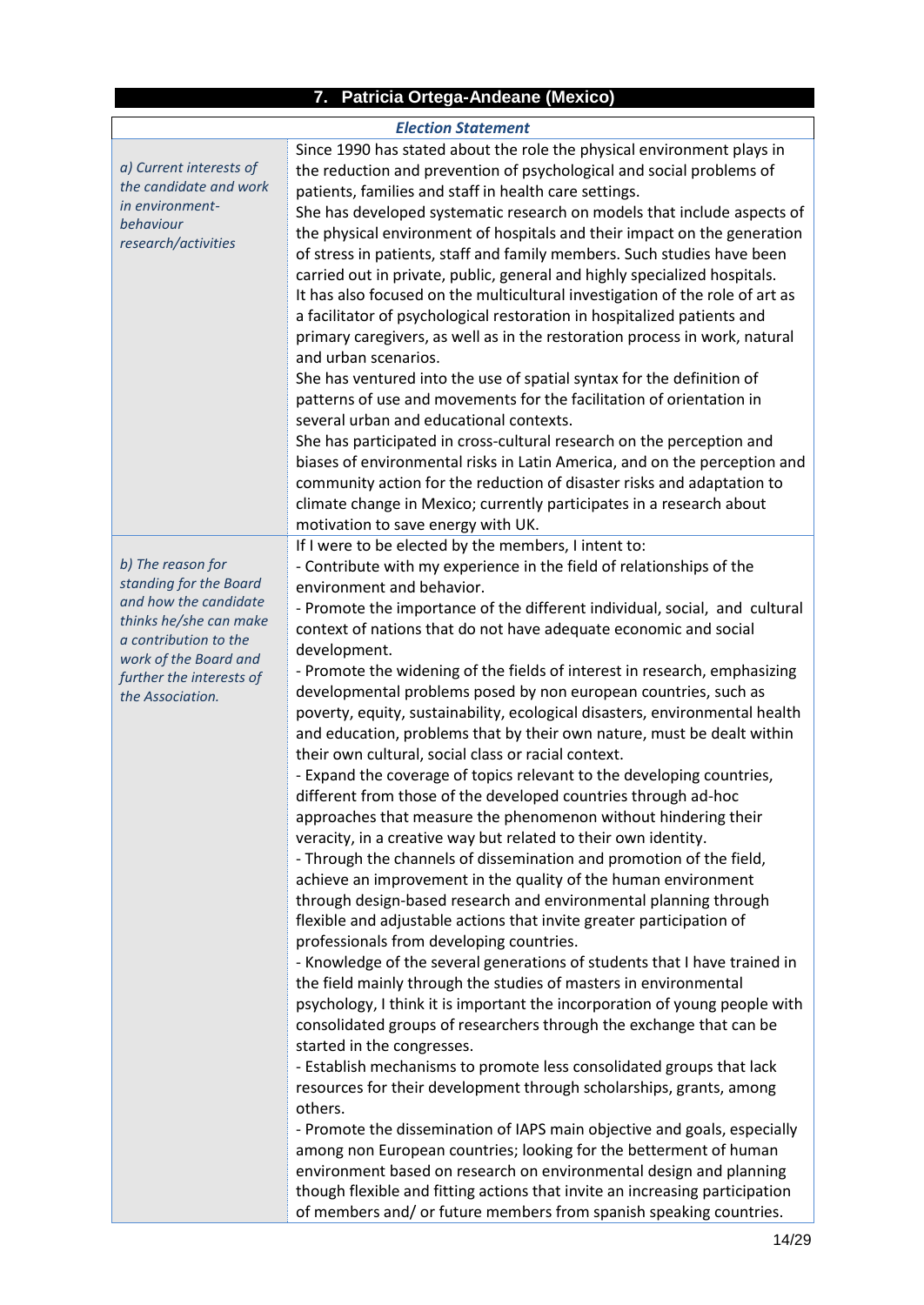# NOMINATOR**: [Ricardo García Mira]**

| Nominator's short    | I have known Patricia Ortega for twelve years, having met her during one    |  |
|----------------------|-----------------------------------------------------------------------------|--|
| supporting statement | of my visits at the UNAM. I have been following her research work during    |  |
|                      | these years and I know she is a well experienced researcher in the field of |  |
|                      | people-environment studies, focusing on the investigation of factors        |  |
|                      | influencing stress and recovery from ilness in hospitals and health care    |  |
|                      | institutions. She is today a leading researcher in the field of             |  |
|                      | environmental psychology and she has trained several generations of         |  |
|                      | young researchers in Mexico. I am convinced that her participation in the   |  |
|                      | IAPS board will be very useful to promote IAPS activities not only in       |  |
|                      | Mexico, but in Latin America in general.                                    |  |

# SECONDER**: [Edward Edgerton]**

| Seconder's short        | I have come to know Patricia Ortega very well over the last six years   |  |
|-------------------------|-------------------------------------------------------------------------|--|
| supporting statement on | through her regular attendance at IAPS and Environmental Psychology     |  |
| the candidate           | conferences in Europe and Mexico. Since we share similar research       |  |
|                         | interests, I can confirm that she is an experienced researcher with in  |  |
|                         | impressive research portfolio across a number of topical and important  |  |
|                         | areas in human-environment transactions. Patricia has also taken a      |  |
|                         | leading role in developing and supporting the careers of many young     |  |
|                         | researchers in Mexico and is a major contributor to the growing and     |  |
|                         | important role of environmental psychology in Latin America.            |  |
|                         | Throughout the time that I have known Patricia, she has been an active  |  |
|                         | and passionate advocate of IAPS and is a regular contributor to IAPS    |  |
|                         | conferences, evens and debates; this has always been done in a positive |  |
|                         | and supportive manner. I am confident that Patricia would be a major    |  |
|                         | benefit to IAPS and I therefore wholeheartedly support her nomination   |  |
|                         | for election to the IAPS Board.                                         |  |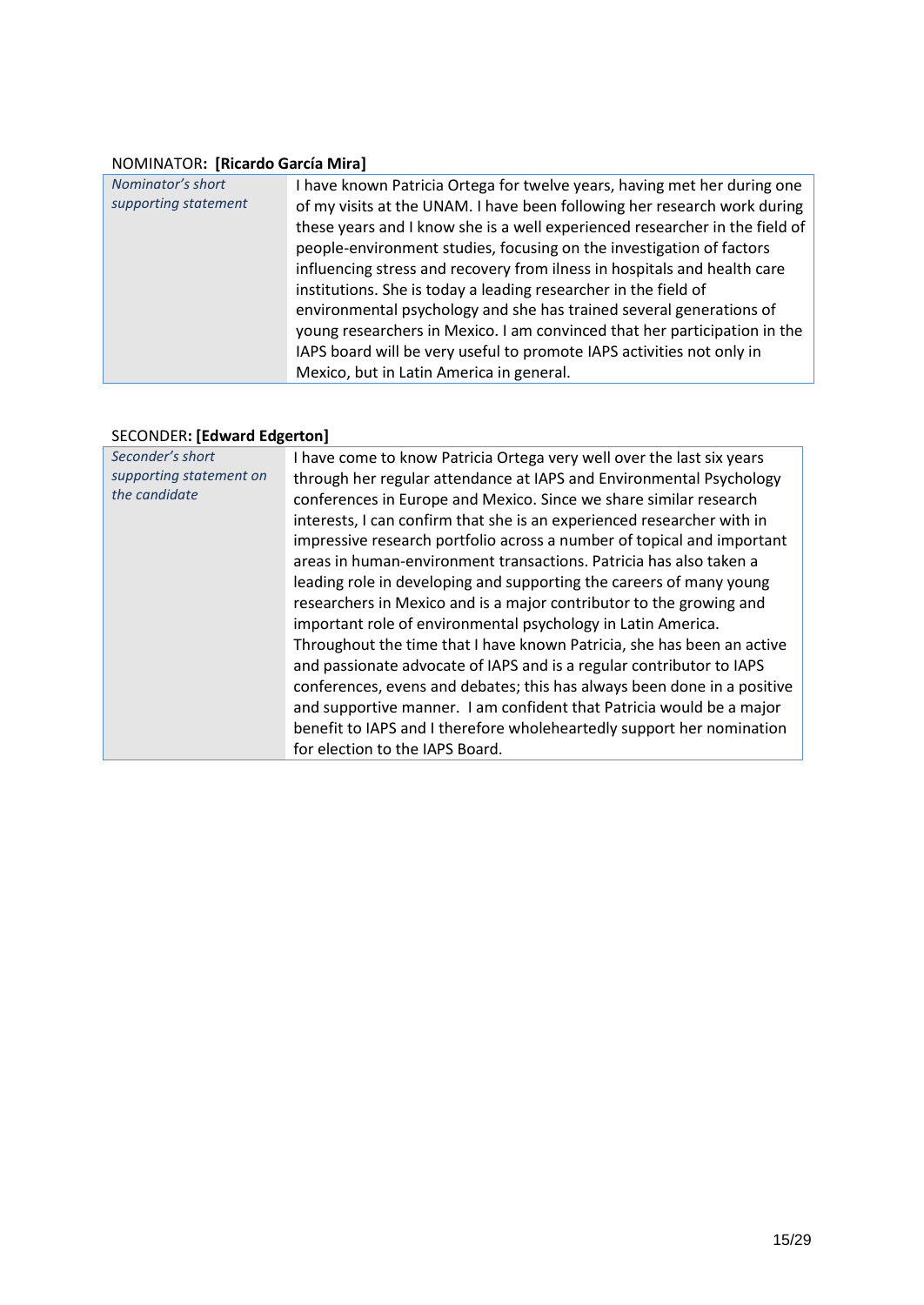### **8. Sarah Payne (UK)**

#### *Election Statement*

*a) Current interests of the candidate and work in environmentbehaviour research/activities*

I am Assistant Professor of Health in the Built Environment, teaching Environmental Psychology theories and concepts to geographers, planners, and built environment engineers to help them develop practical and human-centred designs. My research cuts across disciplines (psychology, acoustics, landscape architecture), whilst focussing on two major themes, restorative environments and urban soundscapes. In addition, I am involved with research projects relating to energy behaviours. I am particularly interested on the impact of the built and natural environment on different people's emotional and cognitive health and wellbeing. Overall, my research activities, which include experimental and applied approaches, relate to many IAPS community interests. I am a BPS Chartered Psychologist with a PhD in Architecture. I am currently a guest editor for Frontiers in Psychology, and a Convenor of the IAPS Restorative Environments Network and the Sensory Environments Network.

*b) The reason for standing for the Board and how the candidate thinks he/she can make a contribution to the work of the Board and further the interests of the Association.* 

I have been involved with IAPS for 10 years now, starting out on a high note by winning the Young Researchers Award 2008. It was a very fruitful workshop, from where I have made lasting colleagues and friends, thus I am grateful for the impact IAPS can have in people's research and careers. I therefore want to contribute further to this important society, ensuring it continues growing in strength and reach to interested academics and practitioners. I have been convening the Restorative Environments Network since 2012 and the Sensory Environments Network since 2015. Both of these networks have grown in strength and numbers across the years and provided important communication links to IAPS members and interested parties in between bi-annual conferences. To help maintain a healthy society and its associated networks, I hope to use my convenor skills and knowledge to further the growth of IAPS and its engagement with those interested in peopleenvironment studies. I consider IAPS to be a much-loved society which supports the development of a sustainable and strong research community, and I want to help it continue achieving that goal by being an active member of the board.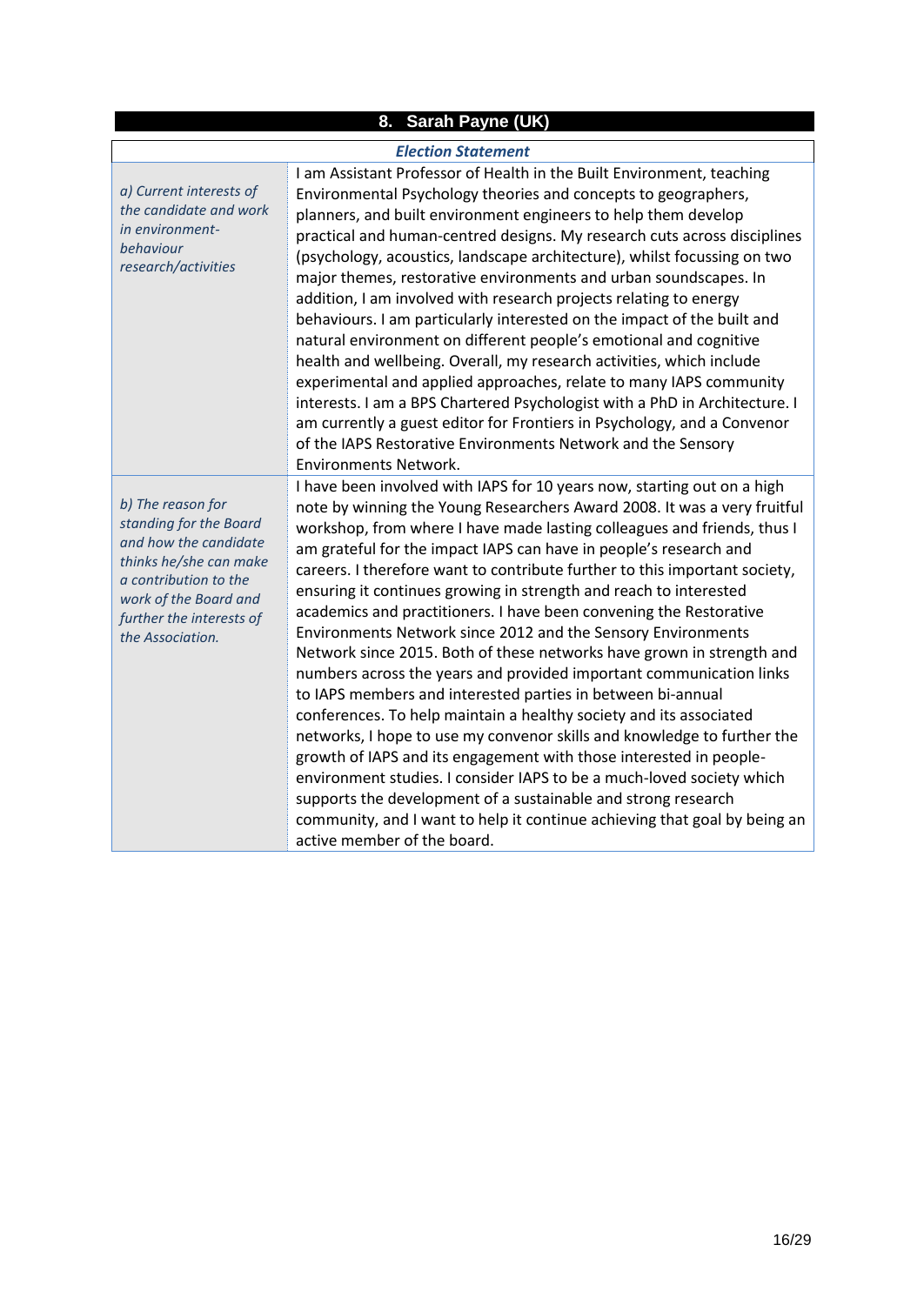# NOMINATOR**: [Tony Craig]**

| Nominator's short    | I met Sarah at the IAPS conference in Rome in 2008, at which Sarah won   |
|----------------------|--------------------------------------------------------------------------|
| supporting statement | the IAPS young researchers award. Since the 2008 Rome conference,        |
|                      | Sarah has played an important role in raising the profile of the IAPS    |
|                      | restorative environments network, and more recently also the sensory     |
|                      | environments network. Sarah's thematic focus is very much at the         |
|                      | centre of people environment studies, examining the relationships        |
|                      | between various different types of built environments, and psychological |
|                      | outcomes, from a multi-sensory perspective, with a particular focus on   |
|                      | soundscapes. I have a great deal of confidence in Sarah's academic and   |
|                      | collaborative skills and believe that the IAPS board (and the IAPS       |
|                      | membership more widely) would benefit from her input.                    |

### SECONDER**: [Giuseppe Carrus]**

| Seconder's short<br>supporting statement on<br>the candidate | I know Sarah since many years, first as a young researcher during the<br>2008 laps conference in Rome, and then in many other laps<br>conferences and scientific events. I have always appreciated Sarah's<br>enthusiasm and dedication to people-environment studies and to IAPS<br>as an association. For these reasons I am very glad to support her |
|--------------------------------------------------------------|---------------------------------------------------------------------------------------------------------------------------------------------------------------------------------------------------------------------------------------------------------------------------------------------------------------------------------------------------------|
|                                                              | candidature as a member of the IAPS board.                                                                                                                                                                                                                                                                                                              |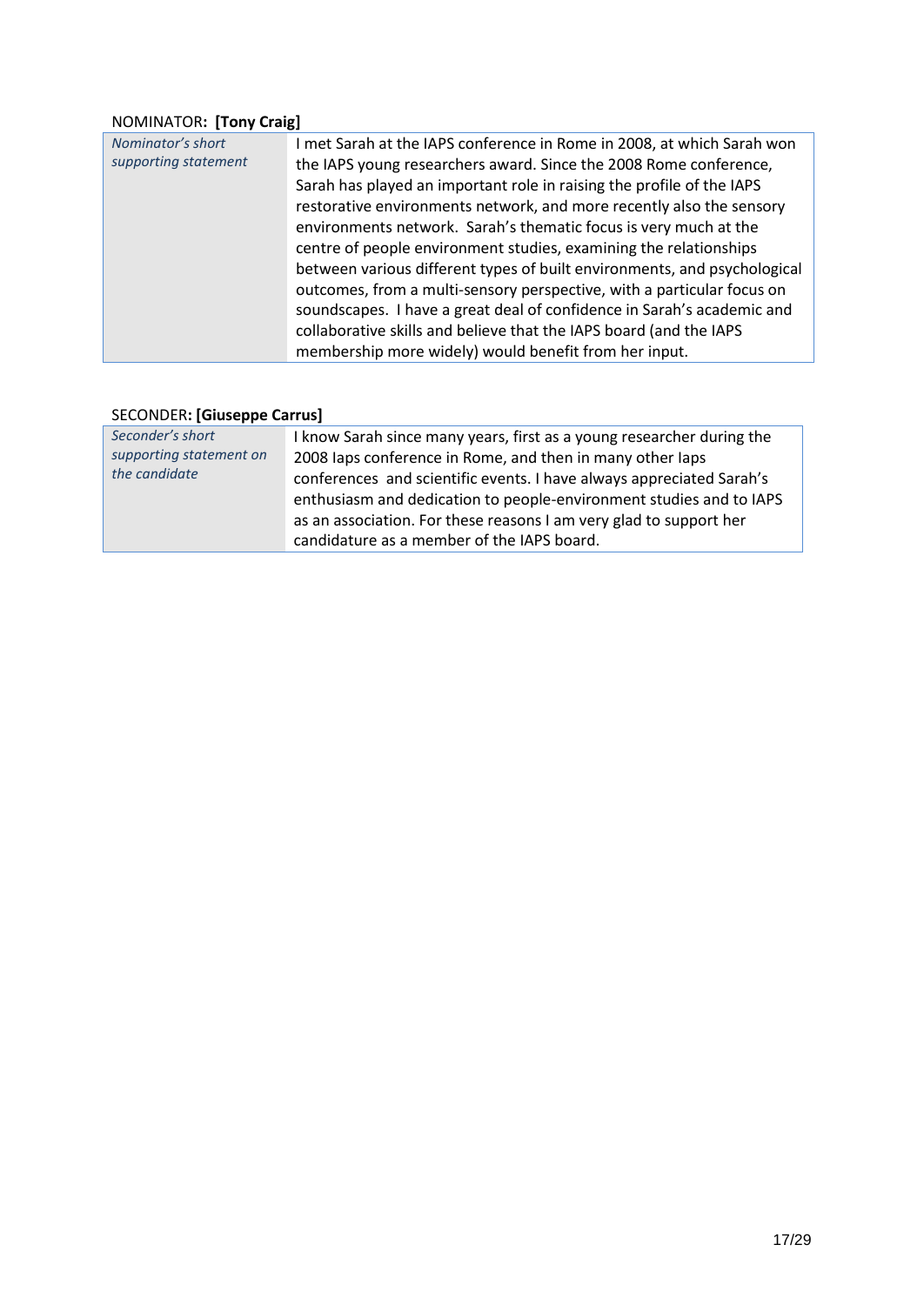| l9. | <b>Gisele Pereira (Brazil)</b> |  |
|-----|--------------------------------|--|
|-----|--------------------------------|--|

#### *Election Statement*

*a) Current interests of the candidate and work in environmentbehaviour research/activities*

My name is Gisele Pereira and I am currently working at the Federal University of Pelotas (Brazil) in the Department of Tourism. My academic qualification includes a PhD in Planning from Oxford Brookes University, in the UK (2011), a master's and a bachelor's degree in Tourism from University of Caxias do Sul (2007 and 2002). In my PhD research I looked at the relationship between environmental issues and planning processes of major sports events both in the UK and Brazil. I have examined such a relationship in the context of the Rio 2007 Pan American Games and the London 2012 Olympic Games. My current interests are related to sustainability, tourism, major sports events and sense of place. In terms of latest research I have been working on a project entitled "Place-Making with Older People: Towards Age Friendly Communities", which is funded by the Economic and Social Research Council (ESRC) from the UK. The three-year project (2016-2017) involves four Brazilian and five British universities and was selected by the International Call CONFAP-CNPQ-ESRC-Newton Fund. Its aim is to understand how older people experience the sense of place across different communities in the UK as well as in Brazil. One of my latest publications is the book "Insights on Favelas", which is a product of a research funded by the Brazilian government (CNPQ).

*b) The reason for standing for the Board and how the candidate thinks he/she can make a contribution to the work of the Board and further the interests of the Association.* 

Throughout it, we sought to bring together people's narratives around the urban challenges, the role of tourism, evictions and gentrification due to the Rio Olympic in the scope of favelas. As these two major research projects have been led by researchers from the field of architecture and urban design, I felt very encouraged to learn more about environmentbehaviour studies. That is the reason why I have recently joined the IAPS Association and are now standing for the Board. I think I could contribute to the field by adding a new perspective based on my tourism background and my previous research experience around issues such as sustainability. As IAPS is a multidisciplinary association, it would be very positive and productive for the association to strengthen the tourism field as one of its research subjects. The impact of this could stimulate tourism researchers both to become members and participate in the conferences, making research collaboration even richer.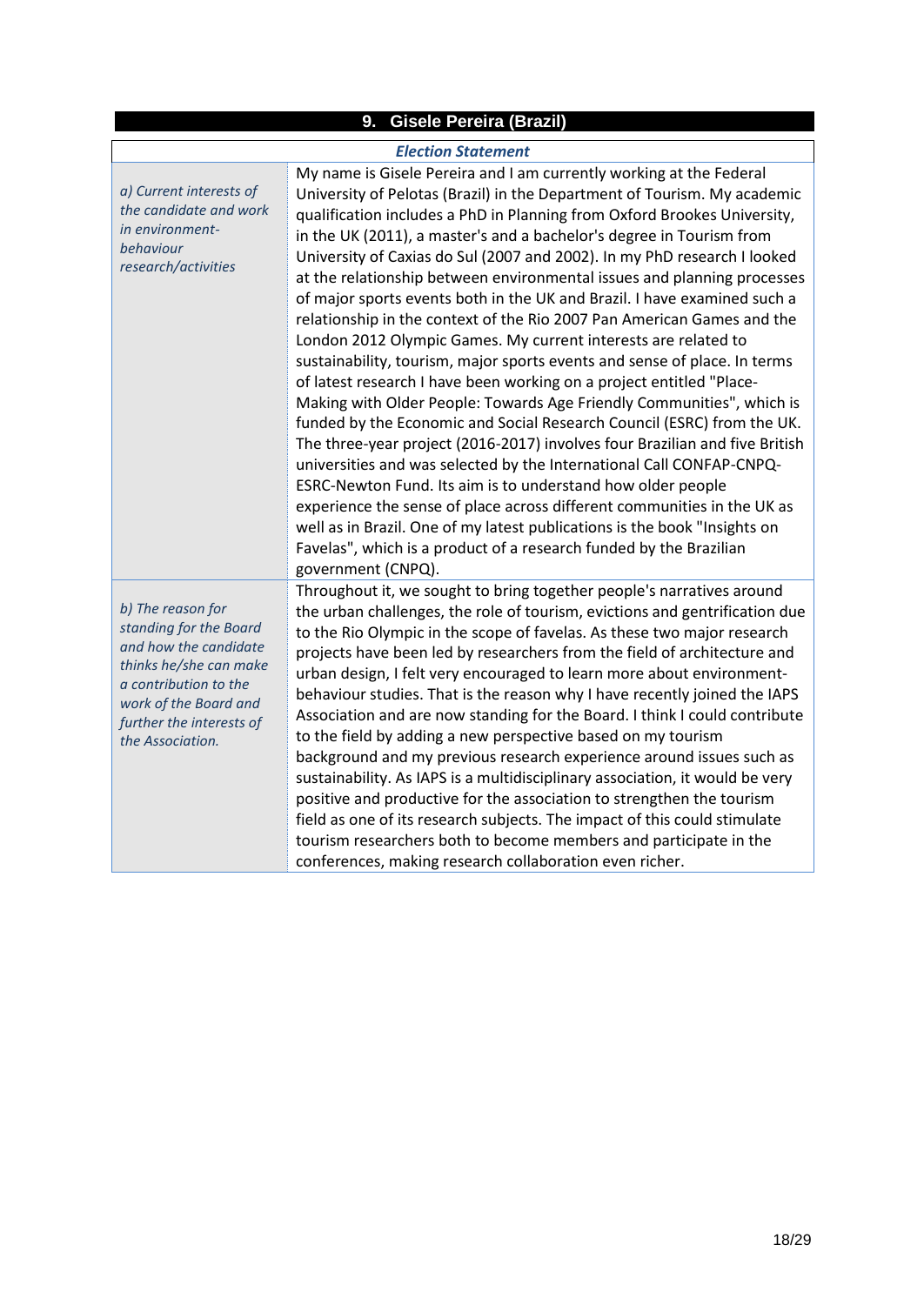# NOMINATOR**: [Adriana Portella]**

| Nominator's short<br>I know Gisele since 2007 when we both were doing the PhD in Oxford<br>supporting statement<br>Brookes University, in UK. She did her PhD in Planning focusing on users'<br>decisions making in the planning process considering perceptions and<br>needs of people of low-income classes. She is very committed and will<br>be a very important member to the IAPS Board, given a multidisciplinary<br>view to the Association. |
|------------------------------------------------------------------------------------------------------------------------------------------------------------------------------------------------------------------------------------------------------------------------------------------------------------------------------------------------------------------------------------------------------------------------------------------------------|
|------------------------------------------------------------------------------------------------------------------------------------------------------------------------------------------------------------------------------------------------------------------------------------------------------------------------------------------------------------------------------------------------------------------------------------------------------|

# SECONDER**: [lsolda de Araujo Gunther]**

| Seconder's short        | Considering the long standing interest and research of the candidate in    |
|-------------------------|----------------------------------------------------------------------------|
| supporting statement on | the interface between tourism, access and the environmental impact of      |
| the candidate           | leisure activities and sports events, I strongly endorse the nomination of |
|                         | Professor Gisele Silva Pereira to the IAPS Board.                          |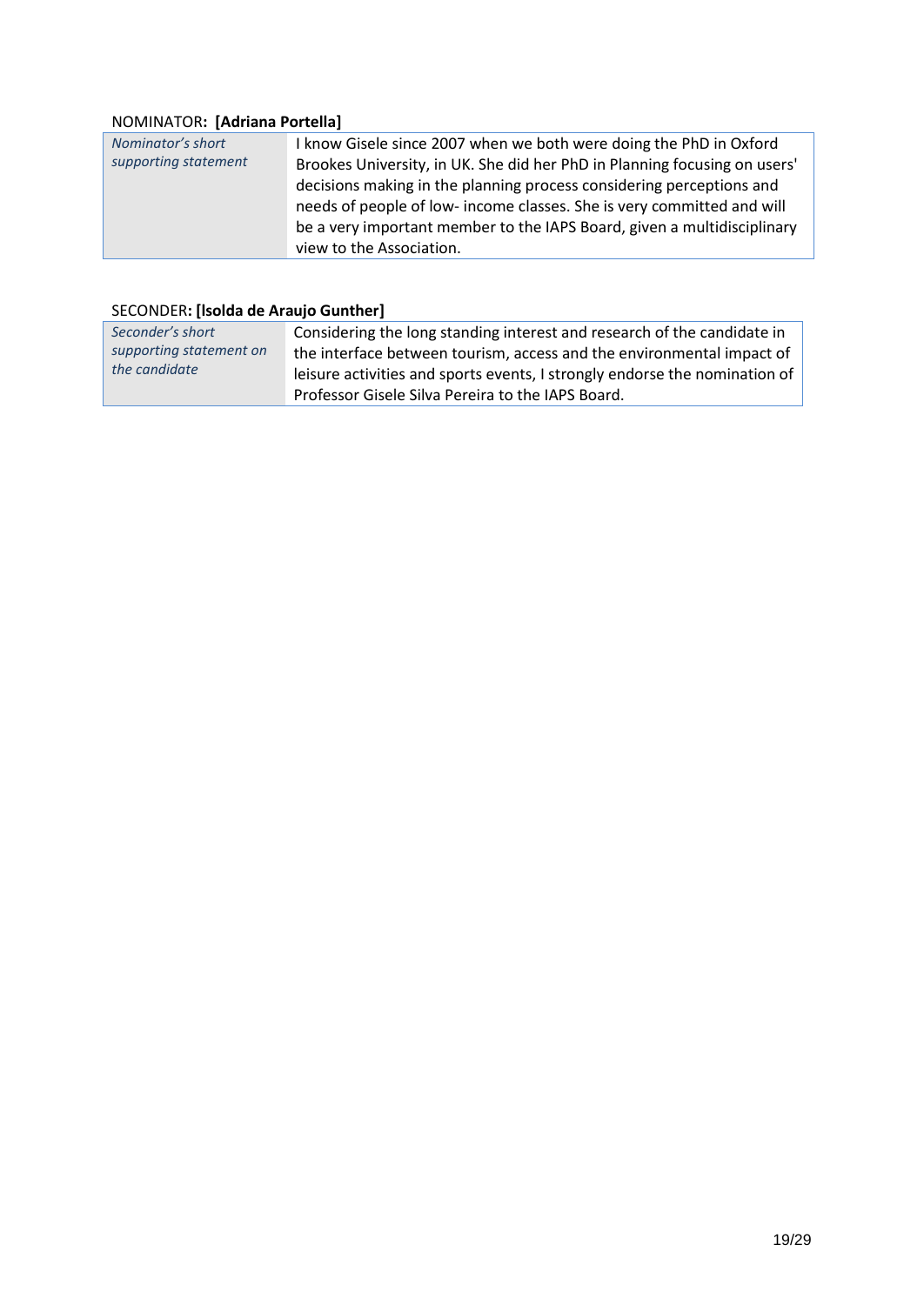#### **10. Wouter Poortinga (UK)**

#### *Election Statement*

*a) Current interests of the candidate and work in environmentbehaviour research/activities*

*b) The reason for standing for the Board and how the candidate thinks he/she can make a contribution to the work of the Board and further the interests of the Association.* 

I have 20 years' experience in conducting research on humanenvironment interactions. I have Masters in social psychology and environmental sciences from the University of Groningen, and a PhD in environmental studies from the University of East Anglia (UEA). I am coordinating an undergraduate module on environmental psychology at Cardiff University, and supervise both psychology and architecture students on topics relating to human-environment interactions. My research straddles the disciplines of psychology, architecture, and the environmental sciences – showing my commitment to interdisciplinary scholarship in this area. My main research interests are in sustainable lifestyles and behaviour, public perceptions of environmental risks, and the relationships between housing, neighbourhoods and health. Examples of recent major research initiatives include work on plastic bag and coffee cup charges; the design of a climate change and energy module for the European Social Survey (ESS); and a research programme on the health benefits of energy-efficiency improvements to low-income households, respectively. I have provided written an oral evidence to the environmental audit committee's plastic bag and coffee cup & plastic bottle enquiries on the behavioural and attitudinal effects of charges to reduce single-use plastics and packaging. These contributions have made me aware of the importance of conducting research that is relevant to policy makers while upholding academic integrity.

I have been a committed member of the environmental psychology community since 1998. My first ever conference was the 2000 IAPS conference in Paris, where, as a young research assistant with a short term contract, I presented my early work on household and transport energy use. My participation in this conference had a big impact on me,and made me realise there was group of people with similar research interests as me. Most importantly, I was heartened by the sense of community and the support provided to early career researchers. It is an absolute privilege to work with such a supportive group of people. The reason that I am standing is that I feel that It is time to return the support I have received, and continue the excellent work done by the IAPS organisation. I am an enthusiastic promotor of the field of environmental psychology, and I would want to work closely with the other board members to strengthen the community's engagement with policy makers and communities. This is needed to ensure our work is used effectively to help improve the environment and quality of life. The IAPS organisation and conference attendance has grown substantially in the past decade, in particular by early career researchers. Being an established academic in environmental psychology now, I would want to support young researchers and practitioners in developing their careers in humanenvironment interaction research and policy.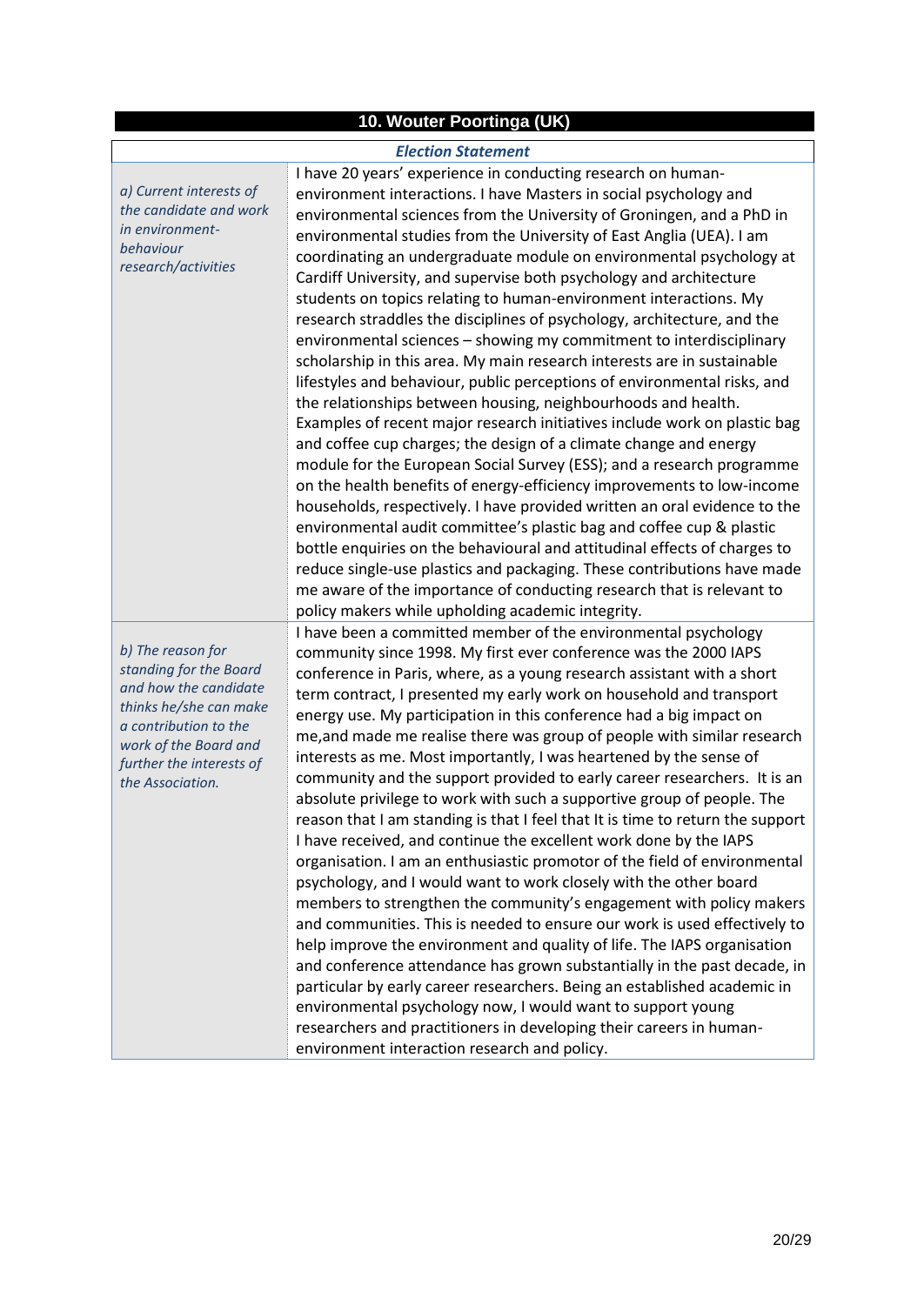# NOMINATOR**: [Taciano L Milfont]**

| Nominator's short    | I nominate Prof Poortinga because I strongly believe he will make         |
|----------------------|---------------------------------------------------------------------------|
| supporting statement | fantastic academic and leadership contributions as a Board Member of      |
|                      | IAPS. Besides his stellar research outputs, Prof Poortinga is well-known  |
|                      | for taking an interdisciplinary approach in his research (and his joint   |
|                      | appointment in architecture and psychology illustrates this), has         |
|                      | developed sustained relationships with stakeholders (government           |
|                      | agencies, business, community group, and NGOs) in developing and          |
|                      | disseminating research projects, and has held leadership positions. I     |
|                      | believe his experiences and skills will contribute with further expansion |
|                      | and success of IAPS in conjunction with other Board Members.              |

# SECONDER**: [Tony Craig]**

| Seconder's short<br>supporting statement on<br>the candidate | Wouter is a fantastic ambassador for environmental psychology within<br>the broad field of people-environment studies, and I wholeheartedly<br>support his nomination to the IAPS board. His close connection to both<br>psychology and architecture makes his candidature for the board<br>particularly strong, as interdisciplinary collaboration has always been an<br>extremely important part of what make IAPS what it is. Wouter is an<br>exceptionally good science communicator, and has very well honed<br>skills in joining academic research with policy-making discussions, and<br>the application of research findings in helping to solve complex real<br>world problems. |
|--------------------------------------------------------------|------------------------------------------------------------------------------------------------------------------------------------------------------------------------------------------------------------------------------------------------------------------------------------------------------------------------------------------------------------------------------------------------------------------------------------------------------------------------------------------------------------------------------------------------------------------------------------------------------------------------------------------------------------------------------------------|
|--------------------------------------------------------------|------------------------------------------------------------------------------------------------------------------------------------------------------------------------------------------------------------------------------------------------------------------------------------------------------------------------------------------------------------------------------------------------------------------------------------------------------------------------------------------------------------------------------------------------------------------------------------------------------------------------------------------------------------------------------------------|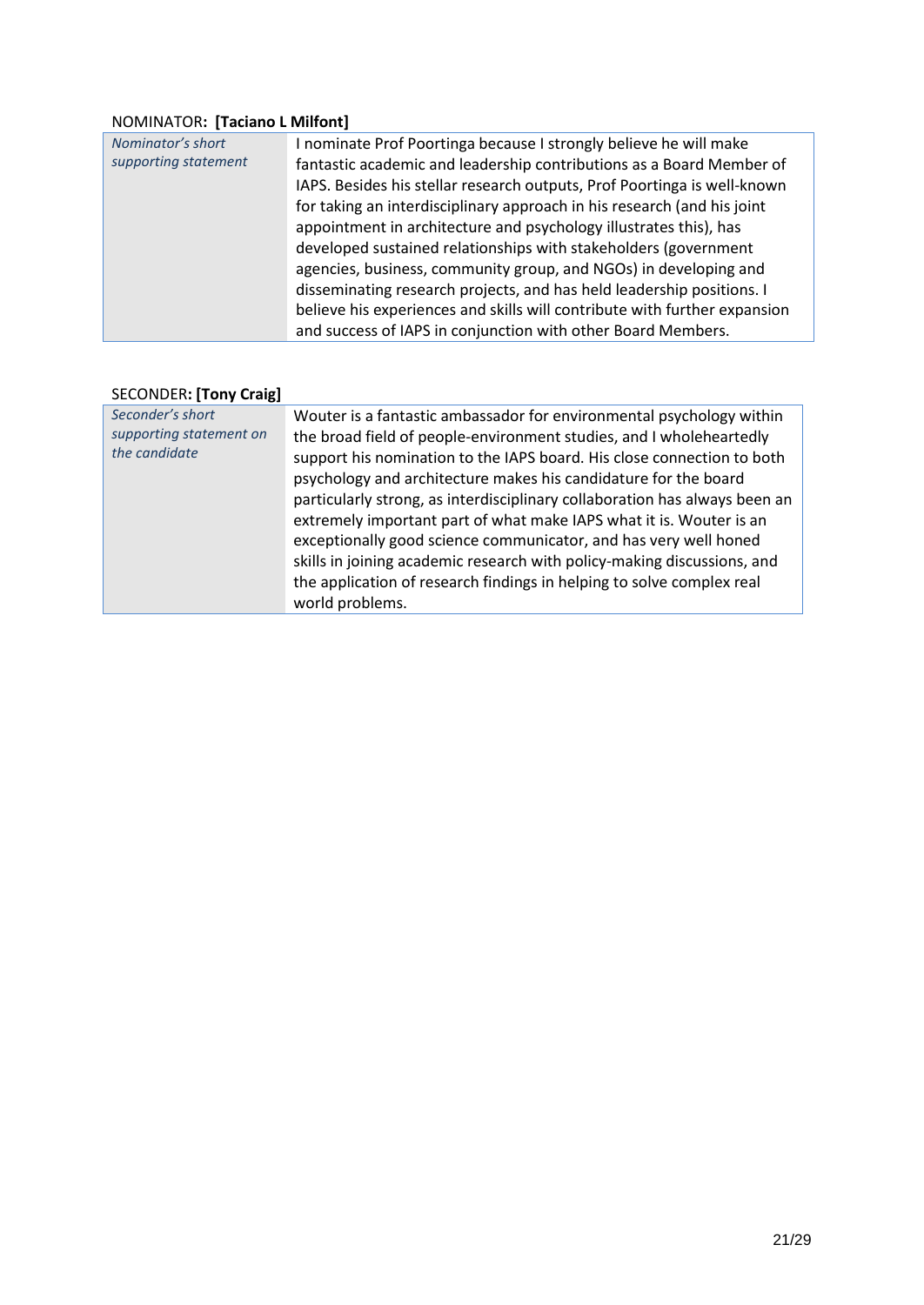| 11. Judith Sixsmith (UK)                                                                                                                                                                         |                                                                                                                                                                                                                                                                                                                                                                                                                                                                                                                                                                                                                                                                                                                                                                                                                                                                                                                                                                                                                                                     |
|--------------------------------------------------------------------------------------------------------------------------------------------------------------------------------------------------|-----------------------------------------------------------------------------------------------------------------------------------------------------------------------------------------------------------------------------------------------------------------------------------------------------------------------------------------------------------------------------------------------------------------------------------------------------------------------------------------------------------------------------------------------------------------------------------------------------------------------------------------------------------------------------------------------------------------------------------------------------------------------------------------------------------------------------------------------------------------------------------------------------------------------------------------------------------------------------------------------------------------------------------------------------|
|                                                                                                                                                                                                  | <b>Election Statement</b>                                                                                                                                                                                                                                                                                                                                                                                                                                                                                                                                                                                                                                                                                                                                                                                                                                                                                                                                                                                                                           |
| a) Current interests of<br>the candidate and work<br>in environment-<br>behaviour<br>research/activities                                                                                         | Currently I am engaged in a program of work which contests the<br>notion of aging-in-place and responds to a more nuance understanding<br>of the way older people inhabit place though time. This programme<br>involves the study of age-friendly cities and the forced relocation of older<br>people. In particular, and theoretically, I explore notions of placemaking<br>and how the are articulated in community locations as well as care home<br>and private settings. Here, older people are understood within an<br>intersectional context. Basically, I research from a position of social<br>justice and seek in my research to work with older people themselves to<br>make a positive difference to their lives in community, in care home and<br>relational contexts.                                                                                                                                                                                                                                                                 |
| b) The reason for<br>standing for the Board<br>and how the candidate<br>thinks he/she can make<br>a contribution to the<br>work of the Board and<br>further the interests of<br>the Association. | I have been Involved in environmental psychology for many years,<br>enjoying the freedom it gave me to work in a field alongside people from<br>other disciplines such as sociologists, geographers and policy makers.<br>This has cemented an interest in transdisciplinary approach to research<br>and a conviction that environment psychology has a strong and<br>important role to play in shaping people's lives through the construction,<br>co-construction and reproduction of the dynamics spaces and places that<br>people inhabit. I feel that my broad experience working within<br>transdisciplinary contexts enables me to adopt several different<br>perspectives which can provide innovative perspectives on the 'wicked'<br>social and environmental problems that beset society today. Moreover,<br>working with participatory and collaborative approaches, I seek to<br>support the expansion of highly inclusive, team oriented academic spaces<br>in institutions and associations which I feel is in line with IAPS goals. |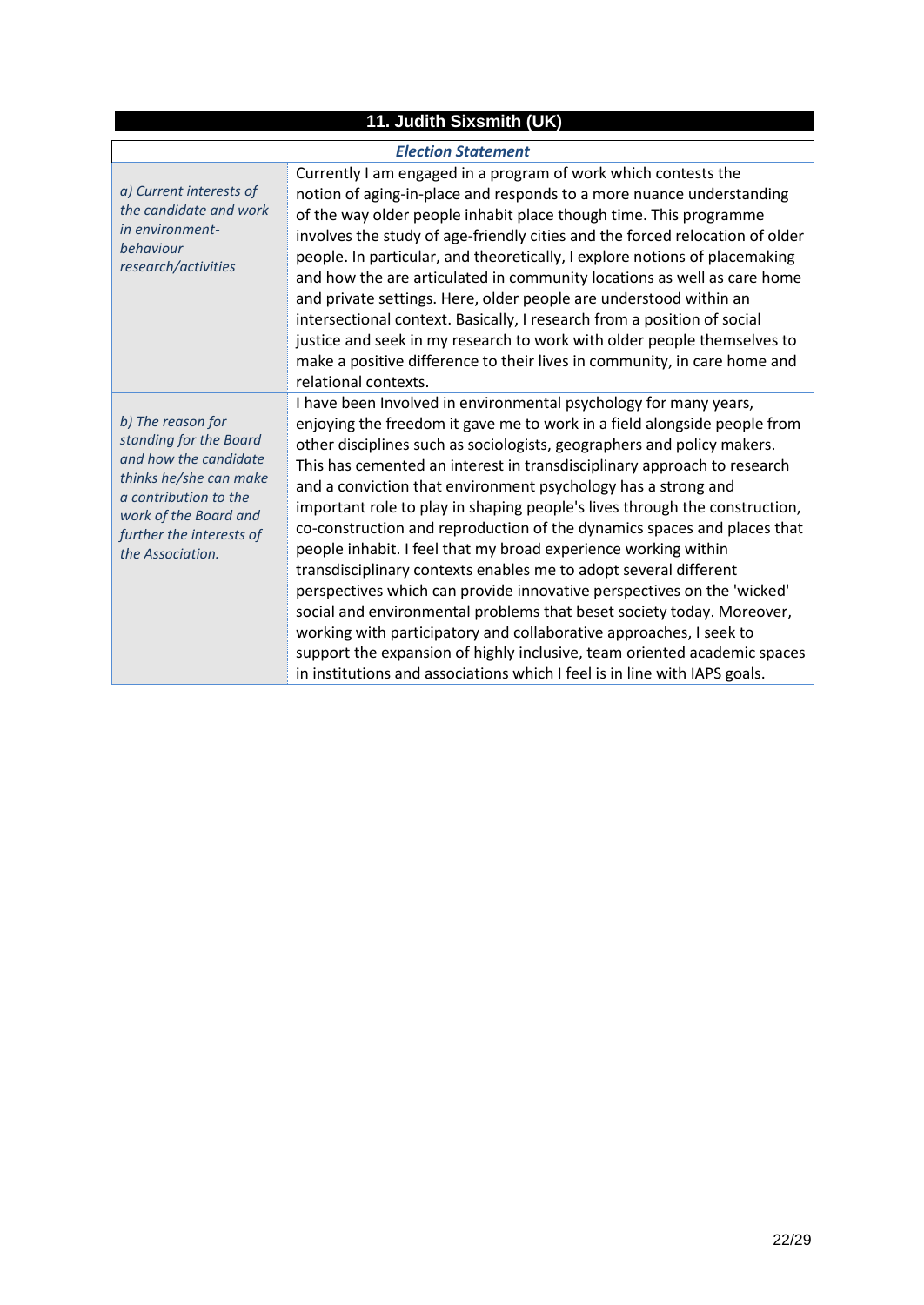# NOMINATOR**: [Adriana Portella]**

| Nominator's short<br>supporting statement | I am working with Judith since 2016 in our ESRC Research Project about<br>ageing in local communities. Judith is an outstanding research partner<br>with a huge knowledge about research impact, dissemination, and<br>publications. She is a high academic and researcher in the field of<br>psychology. Her participation will be an important contribution to the<br>Board and her experience in muldisciplinary research will help the<br>Association becomes more multidisciplinary. |
|-------------------------------------------|-------------------------------------------------------------------------------------------------------------------------------------------------------------------------------------------------------------------------------------------------------------------------------------------------------------------------------------------------------------------------------------------------------------------------------------------------------------------------------------------|
|-------------------------------------------|-------------------------------------------------------------------------------------------------------------------------------------------------------------------------------------------------------------------------------------------------------------------------------------------------------------------------------------------------------------------------------------------------------------------------------------------------------------------------------------------|

# SECONDER**: [lsolda de Araujo Gunther]**

| Seconder's short        | Considering the long standing involvement of the candidate in research  |
|-------------------------|-------------------------------------------------------------------------|
| supporting statement on | dealing with social care and health policy from an environmental        |
| the candidate           | psychology perspective, in particular, her interest in the relationship |
|                         | between health, identity and the home, I strongly support the           |
|                         | nomination of Professor Judith Sixsmith to the IAPS Board               |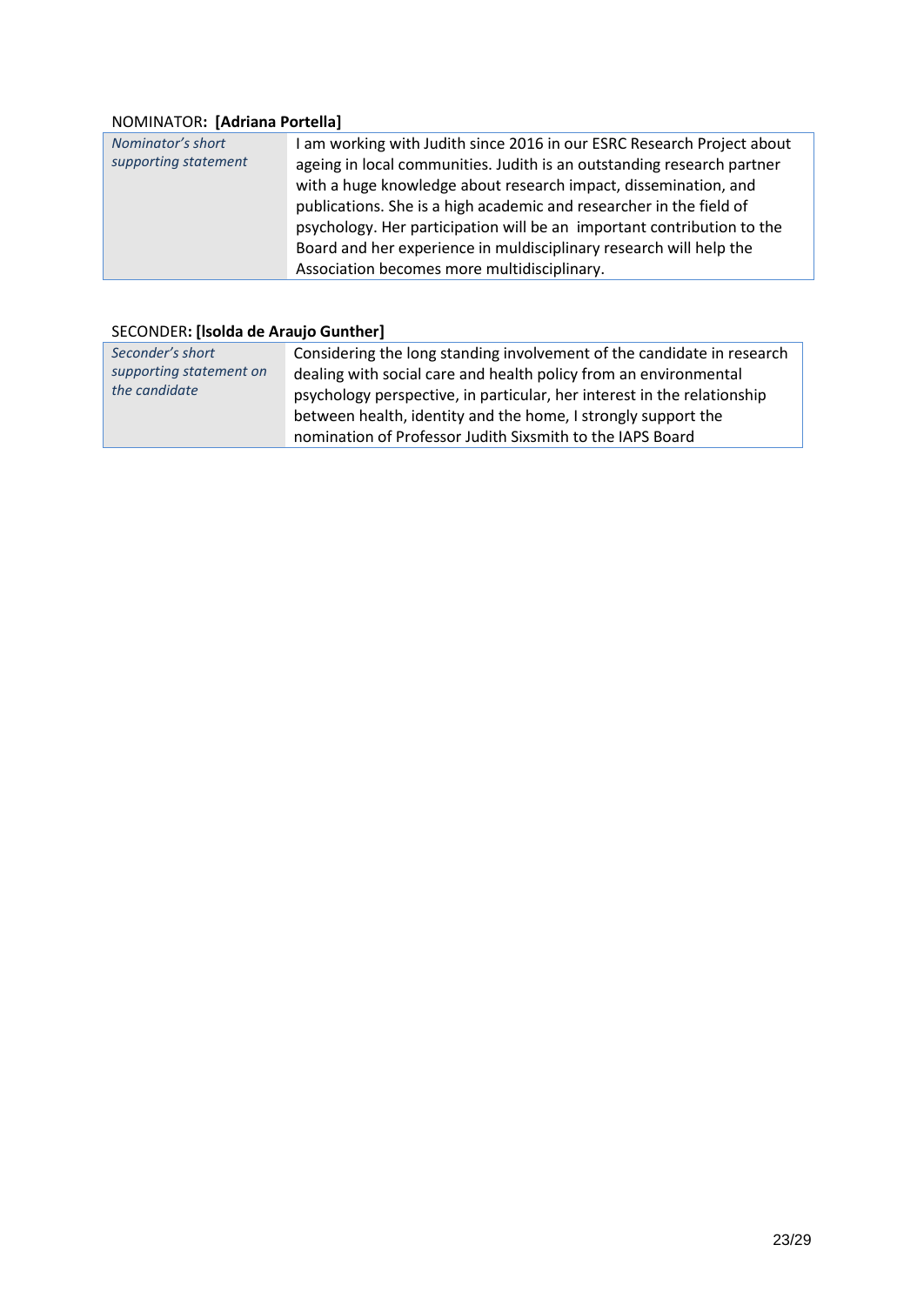| 12. Karine Weiss (France) |  |
|---------------------------|--|
|---------------------------|--|

### *Election Statement*

 $\Gamma$ 

|                                                                                                                                                                                                  | LILLLIUII JLULLIIILIIL                                                                                                                                                                                                                                                                                                                                                                                                                                                                                                                                                                                                                                                                                                                                                                                                                                                                                                                                                                                                                                                                                                                                                                                                                                                                                                                                                                                                                                                                                                                |
|--------------------------------------------------------------------------------------------------------------------------------------------------------------------------------------------------|---------------------------------------------------------------------------------------------------------------------------------------------------------------------------------------------------------------------------------------------------------------------------------------------------------------------------------------------------------------------------------------------------------------------------------------------------------------------------------------------------------------------------------------------------------------------------------------------------------------------------------------------------------------------------------------------------------------------------------------------------------------------------------------------------------------------------------------------------------------------------------------------------------------------------------------------------------------------------------------------------------------------------------------------------------------------------------------------------------------------------------------------------------------------------------------------------------------------------------------------------------------------------------------------------------------------------------------------------------------------------------------------------------------------------------------------------------------------------------------------------------------------------------------|
| a) Current interests of<br>the candidate and work<br>in environment-<br>behaviour<br>research/activities                                                                                         | I am currently working specifically on social representations of risks and<br>risks management. My research interest focuses on climate change, with<br>two main topics: (1) the communication during crisis management<br>(especially using NTIC and social media during natural or technological<br>disasters) and (2) perceptions and social representations of emerging<br>risks and their links with social practices linked to these risks. In both<br>cases, I am working with interdisciplinary points of view, by integrating<br>management and communication, and/or environmental sciences.<br>From a scientific point of view, I'm addressing environmental issues with<br>a resolutely qualitative orientation in order to preserve a global point of<br>view, allowing a better understanding of human responses in a complex<br>and constantly changing environment. I focus on adaptation processes<br>that are implemented face to climate change. Nowadays, there are many<br>applied social psychology studies, which lead to think about quick and<br>punctual solutions aimed at changing practices. But with this only kind of<br>research paradigm, we may lose sight of processes that take place at<br>larger temporal and spatial scales, and within IAPS, we need to preserve<br>an epistemological plurality.<br>Currently I'm managing the Master in Environmental Psychology and the<br>director of the Doctoral School "risks and society" in my University<br>(University of Nîmes, South of France). |
| b) The reason for<br>standing for the Board<br>and how the candidate<br>thinks he/she can make<br>a contribution to the<br>work of the Board and<br>further the interests of<br>the Association. | As a representative of environmental psychology in France, I would like<br>to contribute in the development of effective links between the different<br>national associations, and also the improvement of the research network<br>in People-environment studies. I am sure that we now have a long<br>experiment in different countries, which we could intensify with a better<br>coordination. My experience as further vice-president for international<br>relationships, and my present function as director of the Doctoral School<br>in the University of Nîmes, will benefit my contribution the IAPS,<br>especially in terms of networks knowledge and opportunities of<br>international funding, and to support Young Researchers Training. In this<br>framework, it could be interesting to promote "InDoc" internships for<br>Young Researchers, using the IAPS network, in order to facilitate<br>interdisciplinary connexions.                                                                                                                                                                                                                                                                                                                                                                                                                                                                                                                                                                                          |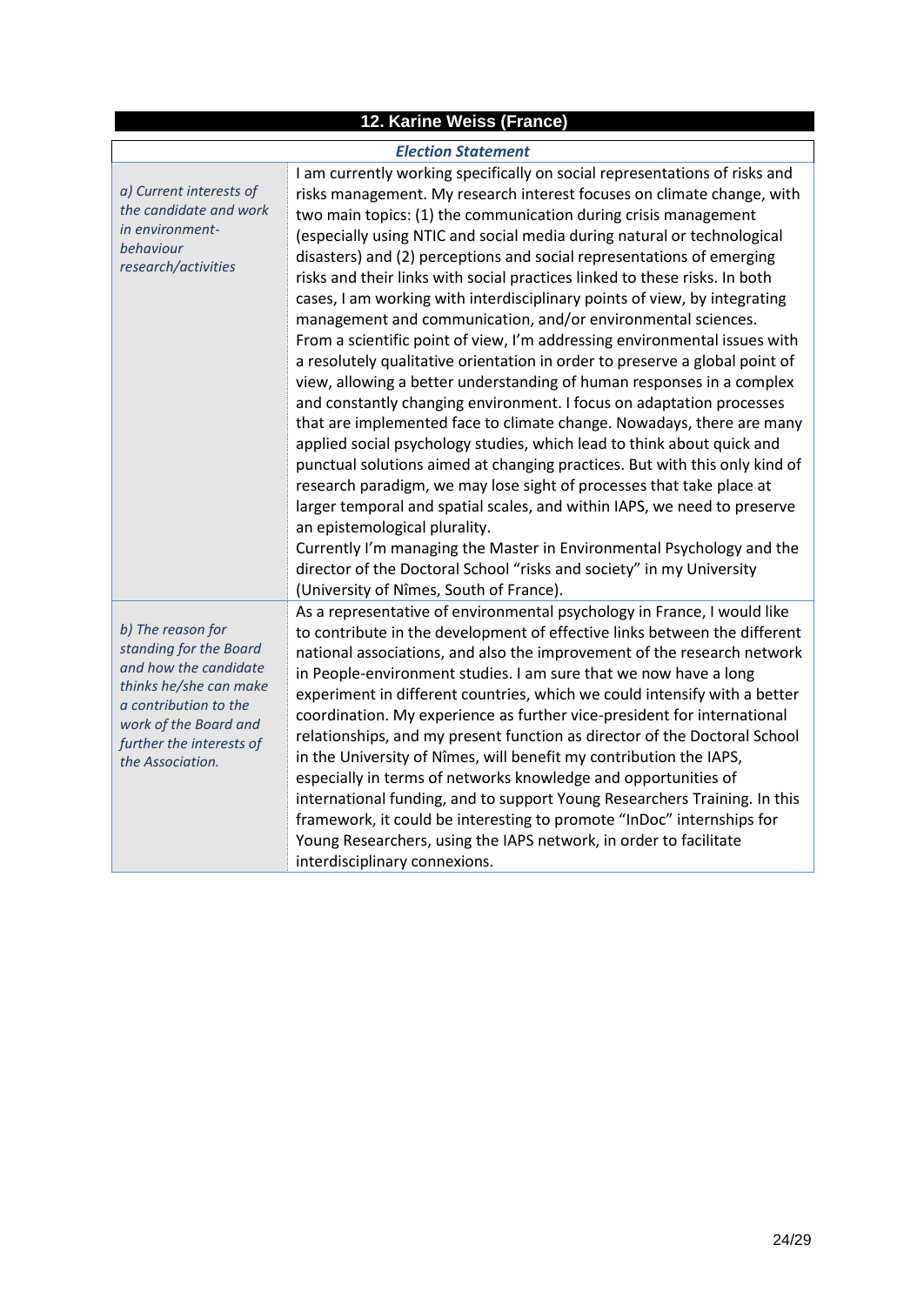# NOMINATOR**: [Enric Pol]**

| Nominator's short    | Karine Weisss, full professor at the University of Nîmes (Fr) is            |
|----------------------|-----------------------------------------------------------------------------|
| supporting statement | representative of the different sensibilities that exist in the             |
|                      | environmental psychology of the Francophonie. Trained at the                |
|                      | Environmental Psychology Laboratory of the University Paris-Descartes,      |
|                      | with Gabriel Moser, where he also began his teaching and research           |
|                      | career, he passed through different French universities, until he obtained  |
|                      | the post as Full Professor at the University of Nimes. There she currently  |
|                      | manages the only Master in Environmental Psychology in France. An           |
|                      | untiring researcher in many different subjects, both of urban social        |
|                      | dynamics and related to sustainability, has recently focused very specially |
|                      | on Environmental Risk issues. He has published numerous reference           |
|                      | books for the Environmental Psychology of the French-speaking area (the     |
|                      | last, this 2017), and numerous papers in international journals of prestige |
|                      | and impact. It is - and has been - a key element in the organization of     |
|                      | networks of support and exchange in France, such as Arpenv, which           |
|                      | regularly organizes scientific meetings and seminars, lately with a strong  |
|                      | interaction and exchange with similar organizations at Spanish, Protuges    |
|                      | and Italian level, as well as other countries of Latin America and the      |
|                      | France Overseas and other Eurepean coutries. It is for all this that I      |
|                      | consider that she is an ideal person to be in the Board of the IAPS         |

### SECONDER**: [Sandrine Depeau]**

| Seconder's short<br>supporting statement on<br>the candidate | Karine Weiss is an active, self-determined, well-recognised professor in<br>environmental psychology. Among the numerous projects and<br>moments shared with Karine, I had the opportunity to live and to share<br>her determination to preserve the dynamics of environmental<br>psychology during the creation of the association (Arpenv) in which I<br>was lucky to participate by her side as treasurer, then president. A way<br>of keeping the dynamics Gabriel Moser had introduced and maintained,<br>despite members of the laboratory of Paris being geographically<br>scattered. She is sensitive to the promotion and visibility of the<br>discipline in France as well as at the international level. And her positive<br>position relative to development of environmental psychology<br>contributes to reinforce this field in Psychology. Her last active role in<br>the international exchanges as Vice-President in charge of international<br>relations at university of Nîmes gives evidence of it. Her new<br>assignments as vice-chairman in social action at University of Nîmes,<br>and above all her several scientific responsabilities as director of the<br>Doctoral School of University of Nîmes as well as director of the Master<br>2 in Psychology are so many assets which could contribute to her<br>involvement in the IAPS board. Last but not least, despite her scientific<br>speciality Karine Weiss is a discerning researcher in environmental<br>psychology open minded to the thematic diversity which constitutes the<br>discipline. So many qualities that lead me to support Karine<br>Weiss'application for the IAPS board. |
|--------------------------------------------------------------|------------------------------------------------------------------------------------------------------------------------------------------------------------------------------------------------------------------------------------------------------------------------------------------------------------------------------------------------------------------------------------------------------------------------------------------------------------------------------------------------------------------------------------------------------------------------------------------------------------------------------------------------------------------------------------------------------------------------------------------------------------------------------------------------------------------------------------------------------------------------------------------------------------------------------------------------------------------------------------------------------------------------------------------------------------------------------------------------------------------------------------------------------------------------------------------------------------------------------------------------------------------------------------------------------------------------------------------------------------------------------------------------------------------------------------------------------------------------------------------------------------------------------------------------------------------------------------------------------------------------------------------------------------------------------|
|                                                              |                                                                                                                                                                                                                                                                                                                                                                                                                                                                                                                                                                                                                                                                                                                                                                                                                                                                                                                                                                                                                                                                                                                                                                                                                                                                                                                                                                                                                                                                                                                                                                                                                                                                              |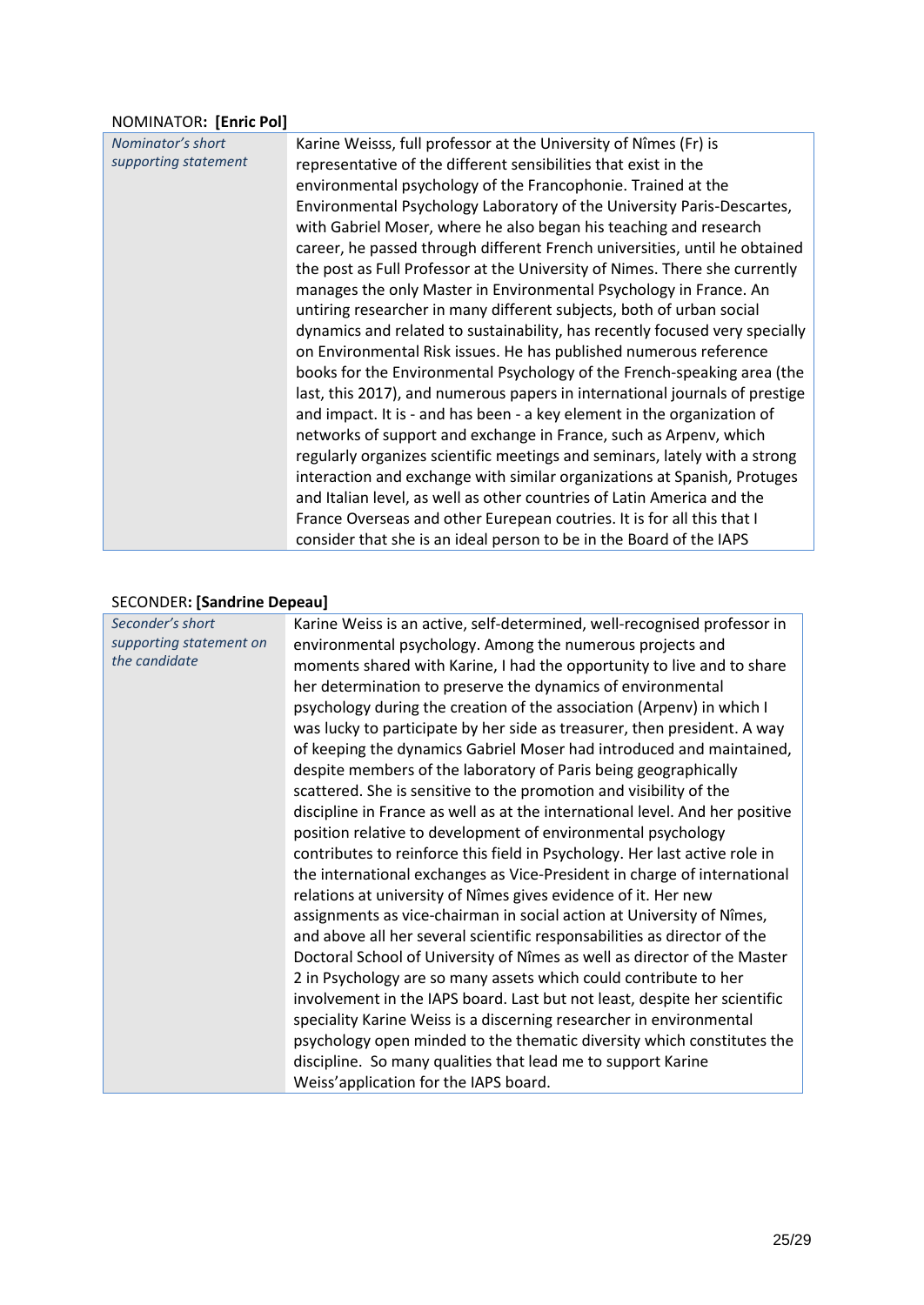# **13. Ryan Woolrych (UK)**

### *Election Statement*

Г

| a) Current interests of<br>the candidate and work<br>in environment-<br>behaviour<br>research/activities                                                                                         | Ryan Woolrych's research interests include environmental gerontology,<br>urban studies and participatory research. Ryan is well practiced in the<br>application of visual methodologies, using creative methods to better<br>understand the relationship between person and place, particularly in<br>undertaking research with marginalised groups. Ryan's early work<br>including his PhD focused on understanding the impact of urban<br>regeneration schemes on the sense of place and well-being of local<br>residents living in a disadvantaged area of the UK.<br>Ryan's post-doctoral work was undertaken in Vancouver, Canada, where<br>he explored the concept of ageing-in-place, understanding the<br>experiences of vulnerable older adults living in the community including<br>the homeless and those living in precarious housing situations. This work<br>had considerable influence in terms of policy and practice, working<br>alongside local government, housing providers and planners and<br>developers to bring about positive change.<br>Ryan is currently an Associate Professor at Heriot-Watt University,<br>Edinburgh, UK. Here he is leading on a number of international research<br>initiatives, currently acting as UK P-1 on a transnational research project<br>with the UK and Brazil, exploring sense of place, identity and belonging<br>amongst older adults ageing across different urban, cultural and social<br>contexts (Place-Making with Older Adults: Towards Age-Friendly Cities<br>and Communities, 2016-19, ESRC). He is also collaborating on an<br>international British Council funded project in Colombia, Harnessing<br>Innovation for Social Equity and Well-being, exploring the role of public<br>space and well-being in the context of social urbanism in Medellin.<br>Ryan has experience of being an active board member of key<br>international research organisation and committees. He is past secretary-<br>general (current board member) of the International Society for<br>Gerontechnology, where he had responsibility for over 300 International<br>members, organising biennial conferences in Asia, Europe and North<br>America and providing editorial support for the associated<br>Gerontechnology journal. He has developed strong international links,<br>currently acting as adjunct professor with the Gerontology Research<br>Centre, Vancouver, Canada.<br>Lastly, Ryan is a reviewer for UK and International funding councils and<br>referee on key journals in the area of urban studies, ageing and<br>community studies. |
|--------------------------------------------------------------------------------------------------------------------------------------------------------------------------------------------------|-----------------------------------------------------------------------------------------------------------------------------------------------------------------------------------------------------------------------------------------------------------------------------------------------------------------------------------------------------------------------------------------------------------------------------------------------------------------------------------------------------------------------------------------------------------------------------------------------------------------------------------------------------------------------------------------------------------------------------------------------------------------------------------------------------------------------------------------------------------------------------------------------------------------------------------------------------------------------------------------------------------------------------------------------------------------------------------------------------------------------------------------------------------------------------------------------------------------------------------------------------------------------------------------------------------------------------------------------------------------------------------------------------------------------------------------------------------------------------------------------------------------------------------------------------------------------------------------------------------------------------------------------------------------------------------------------------------------------------------------------------------------------------------------------------------------------------------------------------------------------------------------------------------------------------------------------------------------------------------------------------------------------------------------------------------------------------------------------------------------------------------------------------------------------------------------------------------------------------------------------------------------------------------------------------------------------------------------------------------------------------------------------------------------------------------------------------------------------------------------------------------------------------------------------------------------------------------------------------------------|
| b) The reason for<br>standing for the Board<br>and how the candidate<br>thinks he/she can make<br>a contribution to the<br>work of the Board and<br>further the interests of<br>the Association. | I will bring my experience of being a secretary-general and board<br>member for key organisations to help support the continued<br>development of the Association. This includes skills and expertise in<br>dissemination, conference organisation and journal publication. Much of<br>my work is transdisciplinary in nature; I will bring this expertise in<br>networking to help bridge the often disparate disciplines of<br>environmental psychology, urban studies and gerontology. I will support<br>the development of a transdisciplinary research culture across the<br>organisation, seeking to ensure that the organisation responds to key<br>challenges and opportunities in the area of environmental psychology<br>and place. Importantly, through my international links, I will ensure that<br>IAPS continues to expand its global reach. To this end, I will work dosely<br>with IAPS board members to ensure the association has a key presence in                                                                                                                                                                                                                                                                                                                                                                                                                                                                                                                                                                                                                                                                                                                                                                                                                                                                                                                                                                                                                                                                                                                                                                                                                                                                                                                                                                                                                                                                                                                                                                                                                                          |

international research agendas across the Global South.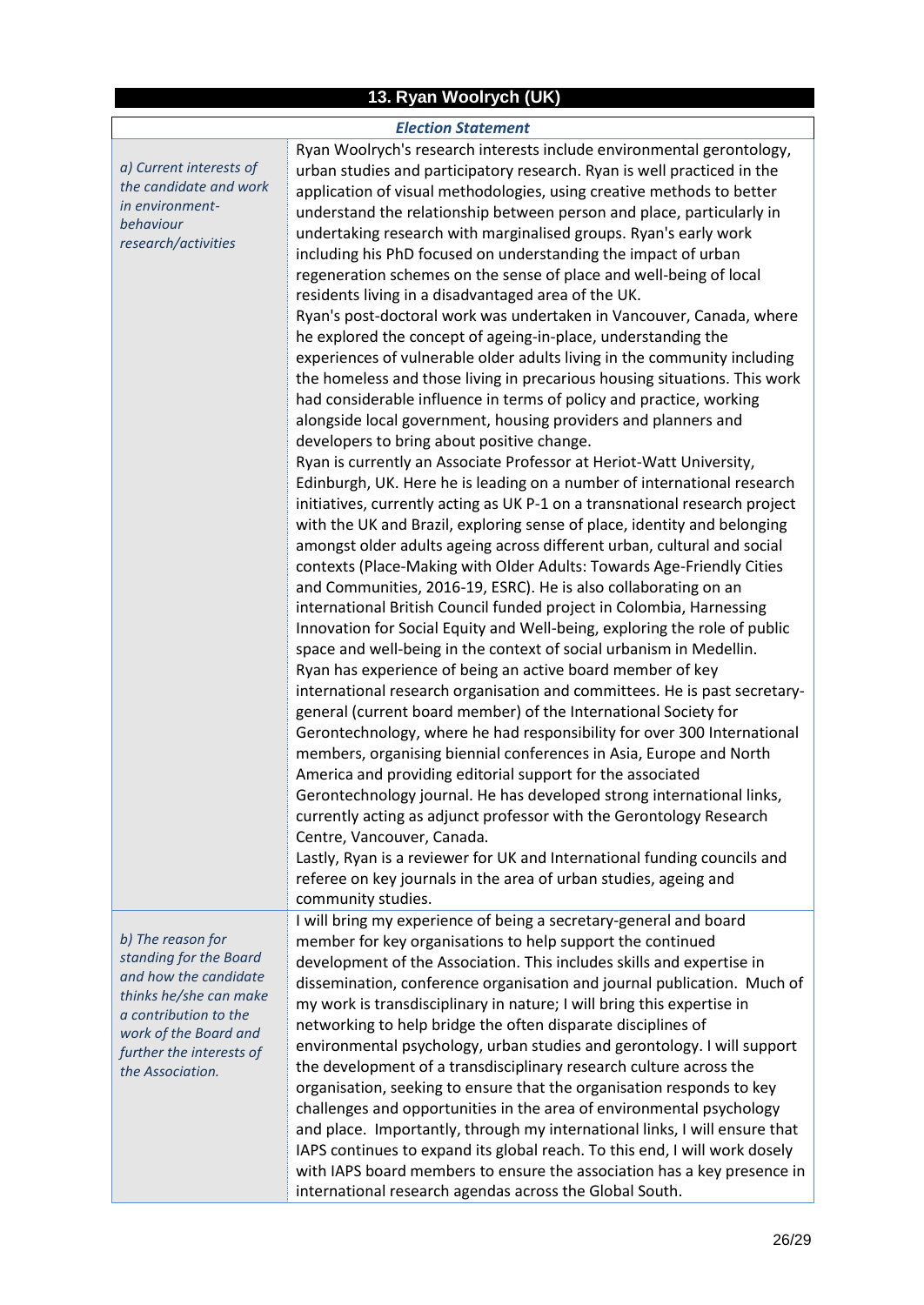# NOMINATOR**: [Adriana Portella]**

| Nominator's short    | I met Ryan in 2015 in an ESRC networking meeting in London, where we     |
|----------------------|--------------------------------------------------------------------------|
| supporting statement | start to plan a new project about aging in local communities. Since then |
|                      | we were awarded an ESRC grant of one million pound to develop            |
|                      | guidelines in the ESRC urban transformation scheme. We have been         |
|                      | working together since 2015 and Ryan is very committed and               |
|                      | responsible; he is an easygoing person who works very well in-group. He  |
|                      | also has a leadersship character what is very important to make things   |
|                      | happen. Ryan's participation in IAPS Board will be essential to keep the |
|                      | Association alive and motivated.                                         |

### SECONDER**: [Harmut Günther]**

| Seconder's short        | Considering the candidate's research on the impact of planning, urban    |
|-------------------------|--------------------------------------------------------------------------|
| supporting statement on | design, outdoor spaces, neighbourhood and housing on ageing              |
| the candidate           | populations, I strongly endorse the nomination of Professor Ryan         |
|                         | Woolrych to the IAPS Board, given that his participation will strengthen |
|                         | this particular dimension of person-environment research                 |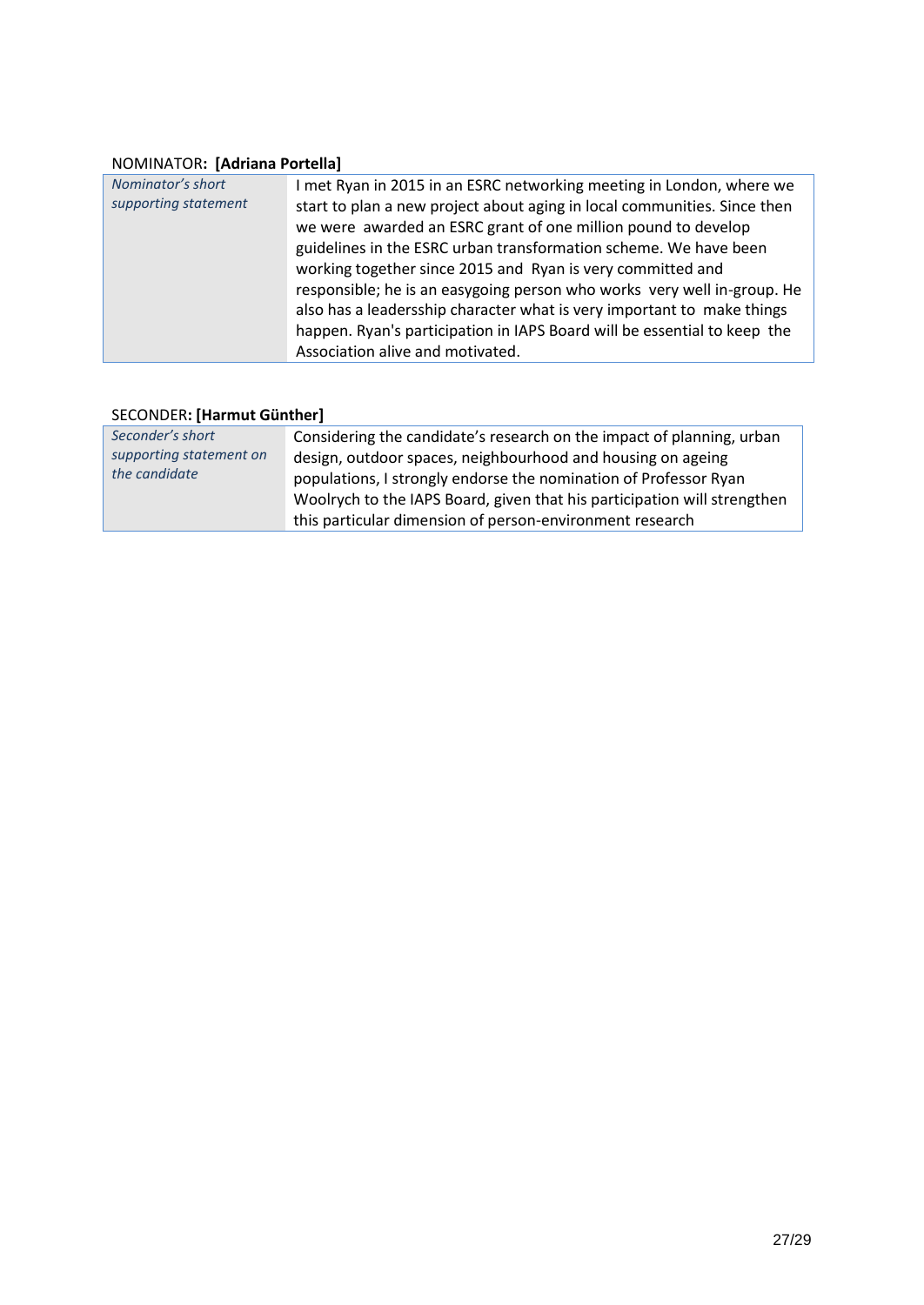### **14. Kayleigh Wyles (UK)**

#### *Election Statement*

*a) Current interests of the candidate and work in environmentbehaviour research/activities*

*b) The reason for standing for the Board and how the candidate thinks he/she can make a contribution to the work of the Board and further the interests of the Association.* 

My research (and personal) interests revolve around the natural environment, specifically aquatic settings. Within this context, I investigate people's use and experience of this natural setting (the restorative aspects of nature) and the human dimension of threats facing this often overlooked environment (e.g. marine litter and overfishing). My overall ambition is to understand and promote a sustainable codependent relationship between the environment and its users; such that we understand the impacts nature can have on individuals without compromising the health of the environment, or better still, encouraging pro-environmental behaviours. This work involves collaborating with multiple disciplines (e.g. economists, ecologists, geographers, modellers, and artists), multiple countries (including Brazil, Norway, USA, Chile, South Korea, and Sweden) and multiple sectors (e.g. advisory groups, non-governmental organisations, and governmental bodies). As well as engaging in research and teaching the future generation of environmental psychologists on the University of Surrey's Undergraduate and Postgraduate programmes, I also engage in a number of research activities. For example, being on the convening board of the IAPS' Restorative Environments Network, advising the United Nations and UK Parliament regarding microplastics, and am an active member of the Outdoors for All Strategic Research Group in the UK.

Since beginning my PhD, I have identified myself as being a part of the highly collaborative and supportive IAPS community. I have attended every IAPS conference since then, participating in the Young Researcher's Workshop in Glasgow, co-chairing a symposium with Prof. Terry Hartig in Lund, and have presented four talks over the years. I am currently responsibly for the IT aspects of the IAPS' Restorative Environments Network and have jointly organised multiple meetings and socials for REN in conjunction with the main environmental psychology conferences (IAPS and BCEP/ICEP). However, I would like to do more. I value the opportunities IAPS provides to its members, therefore I would like to give more back to help continue to strengthen this multidisciplinary and very active association.

I believe I can make a valuable contribution to the board, in terms of my perspective, networks, and interest. As well as helping the smooth running of the association, I would particularly hope to broaden the IAPS community and links, for example, to further build links with complementary disciplines (e.g. environmental sciences, the arts, economists, education, and environmental politics), as well as increasing IAPS' visibility with decision makers in order to raise our profile and hopefully support implementation of our findings.